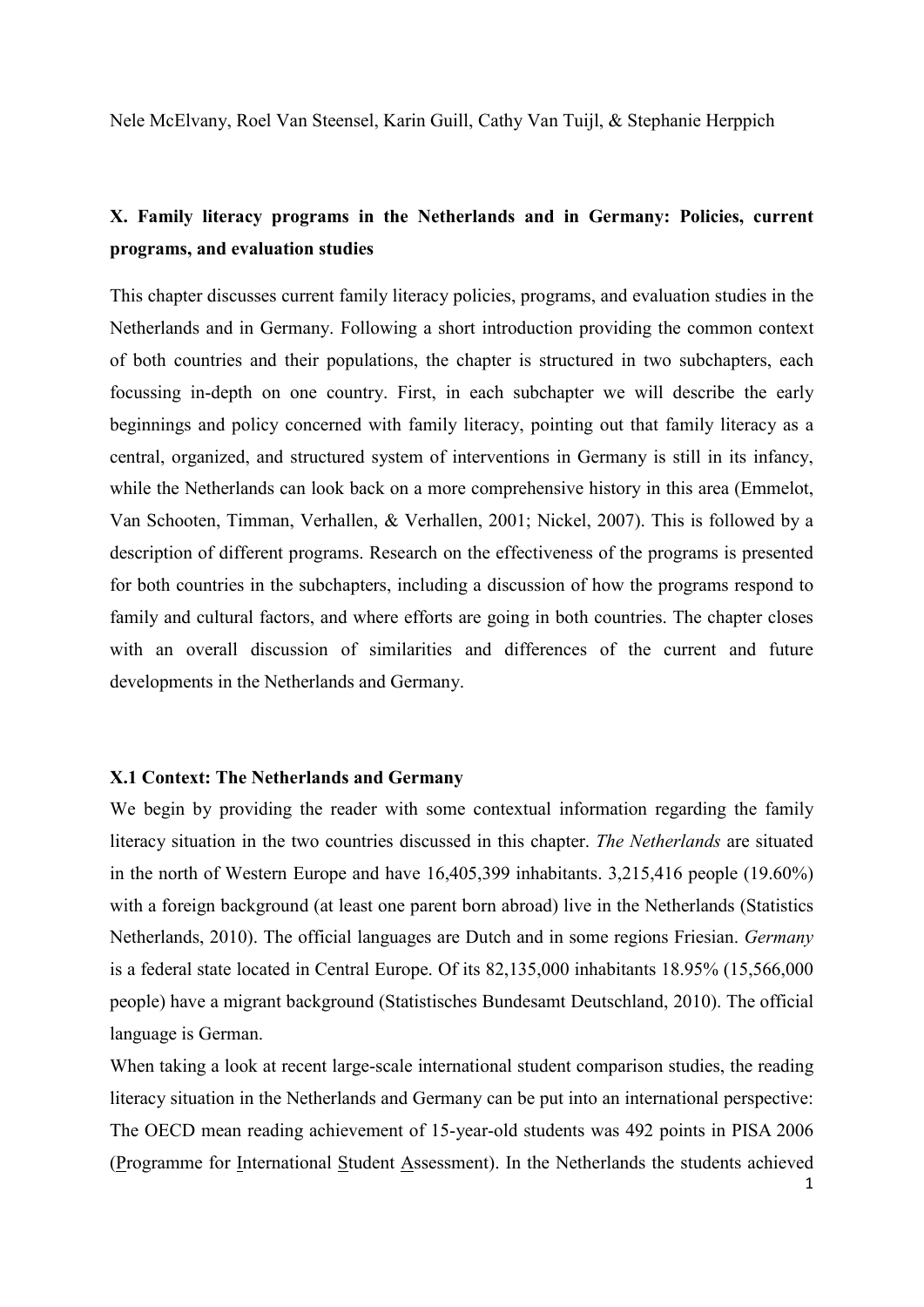an average of 507 points  $(SD = 97)$ , a statistically significantly higher score than the OECD average. The students in Germany scored on average 495 points  $(SD = 112)$ , which was not statistically significantly different from the international average (Drechsel & Artelt, 2007).

For younger students in grade 4 of elementary school, PIRLS 2006 (Progress in International Reading Literacy Study) with an international achievement scale average of 500 scores provides some insights: Both country-averages are statistically significantly higher than the PIRLS scale average, with young students in the Netherlands achieving on average 547 and in Germany 548 points (Mullis, Martin, Kennedy, & Foy, 2007).

PIRLS 2006 also provides us with some data on family literacy activities across countries such as expression-games in the family or library visitations with the family. The average family literacy index score in Germany is with  $296$  ( $SD = 53$ ) points marginally but statistically significantly below the international average of 300 points. The situation in the Netherlands with 298  $(SD = 52)$  points is nearly the same. The index of family literacy explains 6.3% of the variance in reading literacy in Germany, and 5.5% in the Netherlands (international average: 5.9%). The higher the value of explained variance, the stronger the role of family literacy for reading literacy in a country, while lower values suggest that a member state might be more successful in balancing different family conditions of reading literacy in school (Stubbe, Buddeberg, Hornberg, & McElvany, 2007).

Taking these results together, the average reading literacy competence in the two countries is on (Germany) or above (Netherlands) the international average for older students at the end of compulsory schooling. For younger students the international comparison yields more favorable results with substantial above-average results for both countries. The results also indicate that the extent of family literacy activities in the Netherlands and in Germany is comparable to the international average with higher (Germany) resp. lower (Netherlands) explanatory value for students' reading literacy. Despite the overall acceptable mean scores in both countries, the substantial number of students performing significantly below average in both countries needs to be considered. Children from immigrant or socially deprived family backgrounds are overrepresented in the weak performing subgroups. These students and their families are prime target groups of family literacy activities in both countries.

# **X.2 The Netherlands**

# X.2.1 Introduction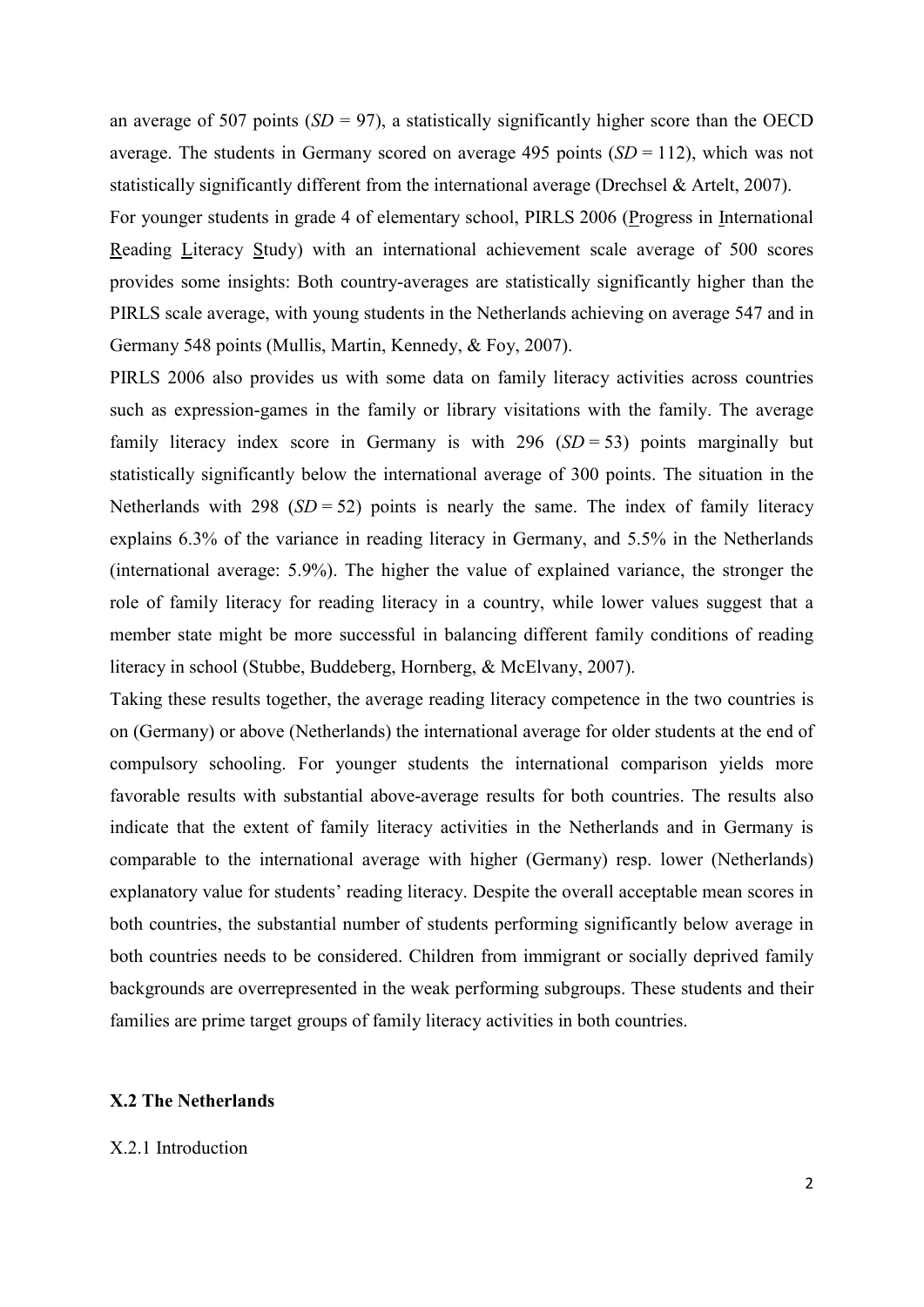Family literacy programs in the Netherlands came to rise in the context of the country's policy on educational disadvantage, which was initiated in the 1970s in response to concerns about significant disparities between groups of children in key areas of school success and the arrival of undereducated labor migrants and their families from countries such as Turkey and Morocco (Van Kampen, Kloprogge, Rutten, & Schonewille, 2005). The policy regulated the allocation of additional resources to children at risk of school failure (i.e., children of low SES and nonwestern, immigrant parents). During the 1990s, early childhood education (ECE) became one of the pillars of the governments' activities to improve these children's position in education. In this period policymakers focused on home-based intervention (Van Kampen et al., 2005): Following examples in the U.S. and Israel, steps were taken to develop programs aiming to contribute to more stimulating home environments. The first program to be introduced was *Opstap*, an adaptation of the Israeli HIPPY program (Lombard, 1994). Opstap is still in use and undoubtedly the most elaborately evaluated program to date. We will describe the program and the outcomes of a large-scale longitudinal effect study in Section 2.1. Subsequently, a variety of family (literacy) programs were developed (Van Kampen et al., 2005). Some were adaptations of the Opstap framework for other age groups (see 2.2). Another nationwide program is *Boekenpret* (see 2.3). There are also a variety of local projects, none of which will be discussed here.

The late 1990s saw a shift in focus (Van Kampen et al., 2005). In 1998 the policy on educational disadvantage was decentralized to the level of municipalities. Additionally, there was an increasing interest of policymakers in center-based approaches to ECE focusing on preschool playgroups and kindergartens as contexts of implementation. Using intervention models developed in the U.S. (Success for All, High Scope), experimental center-based programs were designed, tested and found to be effective for at-risk children (Schonewille, Kloprogge, & Van der Leij, 2000). These positive experiences lead to the introduction of a specific ECE regulation by the Ministry of Education, Culture, and Science (ECS) in 2000, which stated that financial means could only be used for ECE programs if these were offered in center-based settings. Naturally, this weakened the status of home-based programs (Kalthoff & Pennings, 2007). Although legislation has changed, the situation of home-based programs is more or less the same today: Resources are limited, makeing the position of these programs vulnerable (Kalthoff & Pennings, 2007; Smit, Driessen, Van Kuijk, & De Wit, 2008). This has lead to a substantial decrease in the number of municipalities offering such programs (Beekhoven, Jepma, Kooiman, & Van der Vegt, 2009).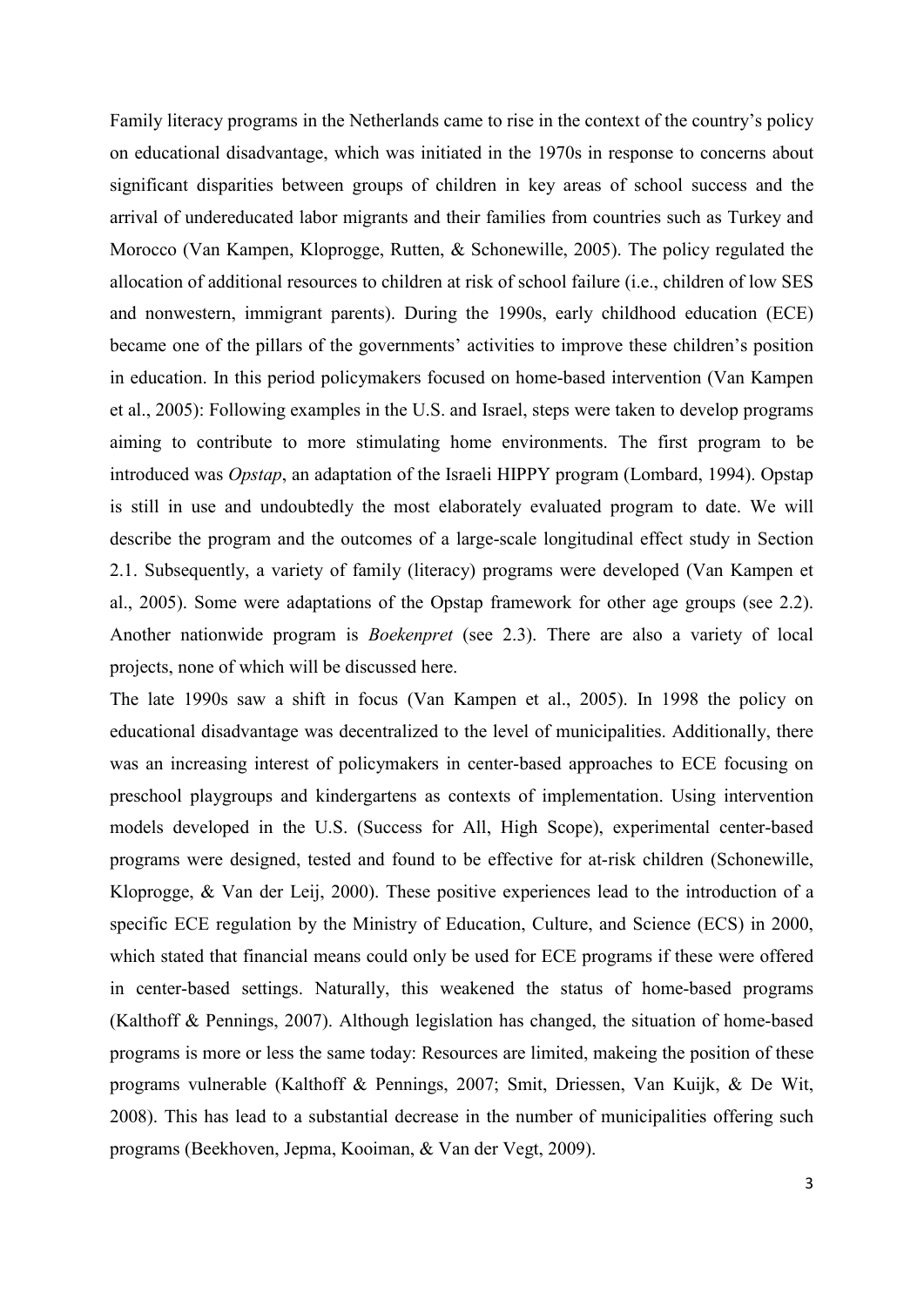# X.2.2 Programs

### X.2.2.1 Opstap

The current Opstap program is a new version of the original adaptation of the HIPPY program (see Section 1); the original program was revised because research had failed to show effects (Eldering & Vedder, 1992; 1999). Opstap is characterized by a focus on parents as instructors, the use of paraprofessionals from the parents' own community, and the combination of group meetings and home visits for instructing and supporting parents. The major difference with the earlier program is the curriculum. The developers of the new program specified ageappropriate and developmentally sequenced proximal goals for several skill domains, forming a time by domain matrix filled with meaningful and attractive activities (Van Tuijl, Leseman, & Rispens, 2001).

Opstap targets the basic mechanism of development and learning: co-construction in emotionally supportive parent-child interactions. Using a structured curriculum the program addresses several domains of child development, including emergent literacy, but also other types of (nonliteracy) abilities, such as emergent numeracy and problem solving skills. The curriculum comprises playful educational activities to be carried out by parent and child five days a week for about 20 minutes each day and 30 weeks per year, two years in total. In the program emergent literacy activities focus on aspects that are most influenced by the (home) environment, such as extension and enrichment of vocabulary, development of textual skills, experiences with written materials, and metalinguistic skills. The paraprofessionals are experienced mothers who speak the language of the parents and belong to the same communities. They receive an introductory course and are trained during the implementation of the program by professional supervisors. Paraprofessionals also receive a two-year course on child development issues. The program's target population consists of undereducated parents of four- to six-year-old children. Since many families are from ethnic minorities, the program was made available in Dutch as well as Turkish, Moroccan, and Papiamentu.

Effects of Opstap were evaluated in a quasi-experimental longitudinal study with a pretestposttest design with Turkish and Moroccan immigrant families. The Moroccan group consisted of Berber and Moroccan-Arabic families: Berber parents come from rural areas in Morocco with very limited access to formal education. Most Berber mothers were illiterate. The evaluation study included 200 program families from 22 locations. At the schools of the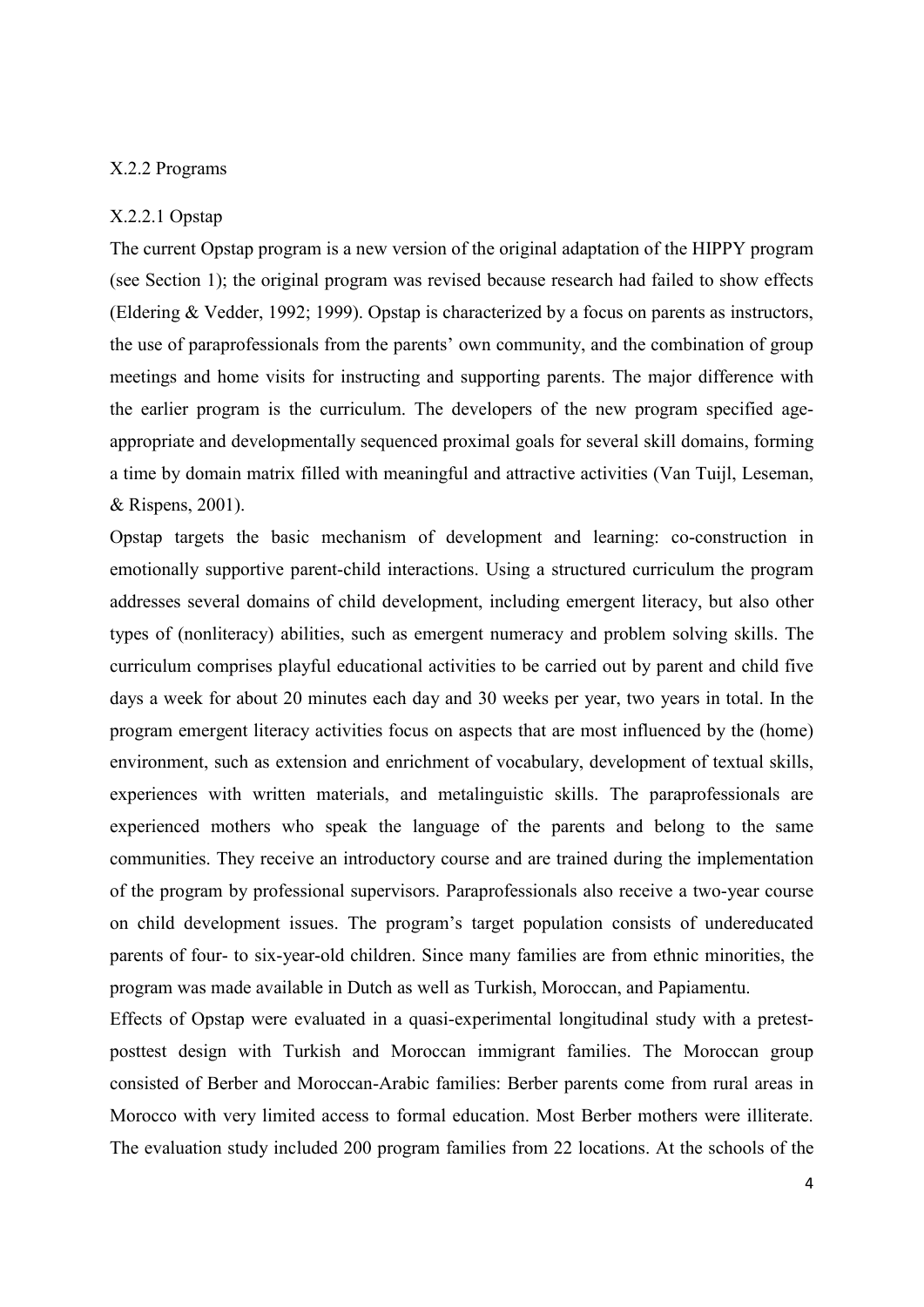program children more than 100 control families were recruited. Families in both conditions were comparable in home languages and parents' educational and vocational level. Children were followed from their first kindergarten year (mean age 4.7 years) until the end of primary school eight years later. Note that the program ran parallel to kindergarten.

The short-term evaluation study (Van Tuijl et al., 2001) revealed a small, but statistically significant effect for Turkish children on Turkish productive vocabulary; additionally, the program had an effect on nonliteracy-related abilities in Dutch (i.e., mathematical concept development). For the Moroccan group as a whole there were no significant short-term effects, although separate analyses for the two subgroups revealed significant medium-sized effects on mathematical concept development for the Moroccan-Arabic group. The short-term follow-up, half a year later, no longer showed differences in achievement but did reveal significantly lower grade retention rates for both Turkish and Moroccan program children than for control children (32 *vs* 49% and 28 *vs* 52%, respectively).

In interviews program supervisors of the participating sites reported several short-term effects on parents: at the end of the program mothers had more conversations with their children, had more comprehensive beliefs about child-rearing ("child-rearing is more than feeding: it is knowing what your child likes and thinks"), and felt greater partnership with teachers (Van Tuijl & Siebes, 2006).

On the basis of an observation study the mediating effect of changes in mother-child interaction on achievement was investigated (Van Tuijl & Leseman, 2004). This study was restricted to Turkish families because of clear effects of the program found in Turkish children (see before) and because in Moroccan groups the home visits and videotaping were expected to give rise to high nonresponse. Randomly, 80 Turkish families were asked to participate of which 38% responded. At the start and the end of the program thirty (17 program; 13 control) Turkish mothers and children were videotaped at home during a sorting task. The results showed that program participation improved mothers' socio-emotional support behavior but not their cognitive distancing behavior. For Turkish vocabulary scores about half of the program effect was mediated by mothers' support, whereas for premathematical skills two-thirds of the program effect was mediated by mothers' support.

A follow-up two years later, in which two-thirds of the original sample participated, showed no effects on test scores but it did show lasting effects of Opstap on grade retention; 35% of the Turkish program children had been retained *vs* 51% of the control group. For the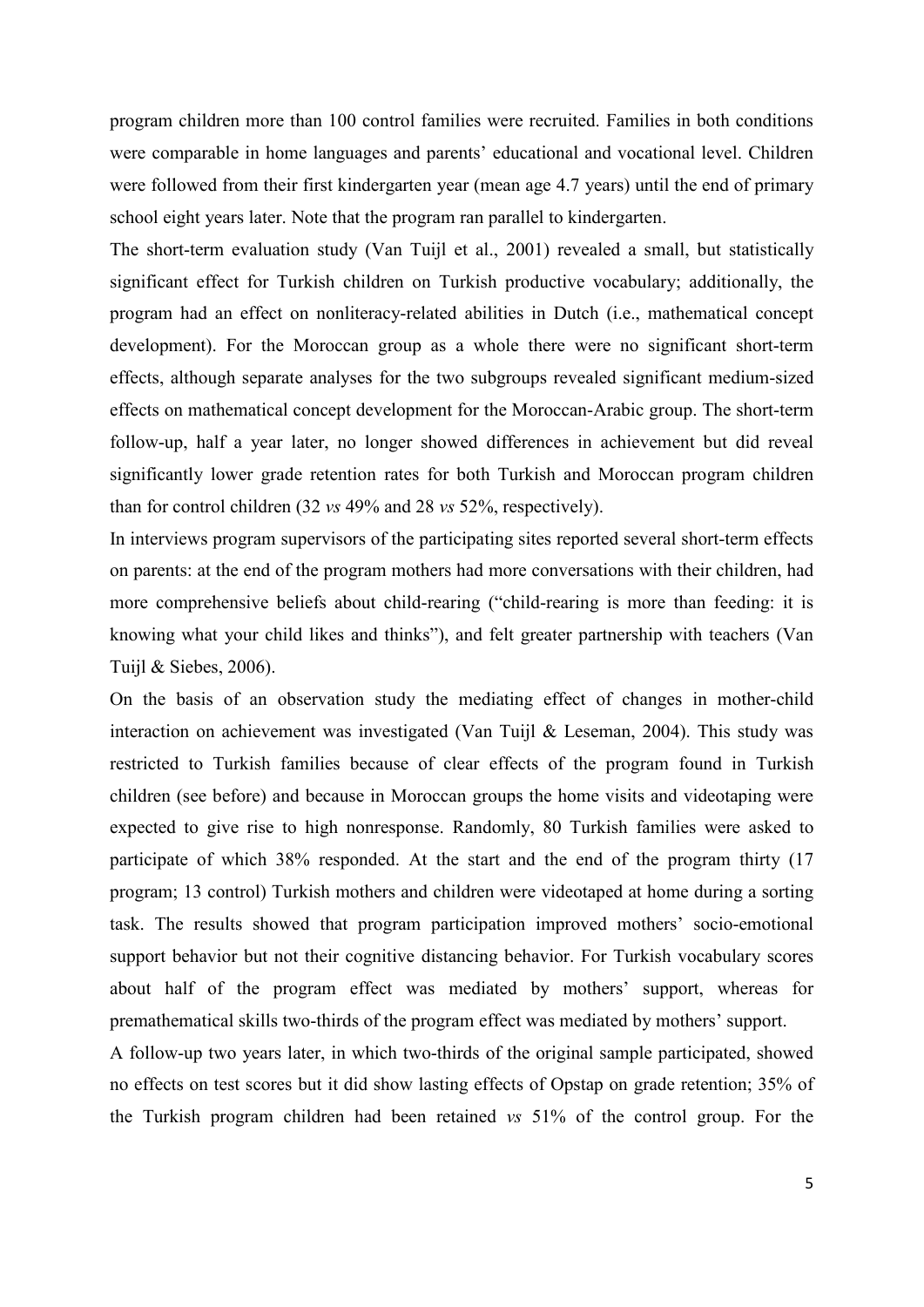Moroccan group, the difference in retention was almost significant (retention program *vs* control group: 44% *vs* 59%; Van Tuijl & Siebes, 2006).

In a long-term follow-up (end of primary school) 77% of the original sample participated. The attrition was nonselective. Program children showed significantly less grade retention than control children but no differences on a nationally administered test of language, arithmetic and general problem-solving skills (Van Tuijl & Siebes, 2006).

# X.2.2.2 Other Stap-programs

In the wake of the Opstap program a series of comparable (partially) home-based interventions were developed for different age groups: Instapje (toddlers), Opstapje (preschoolers), and Overstap (first graders).<sup>1</sup> Since all programs were based on the Opstap model they have several features in common: They largely target the same populations (children from low SES and immigrant families), they acknowledge the role home languages play in child development in non-native families (most program materials are available in the languages spoken by the largest immigrant communities), and they consist fully or for a substantial part of literacy-related activities.

There are also differences. First of all, as a consequence of the range of targeted age groups, the programs vary in developmental focus. In Instapje the accent is on parenting behavior (Ince, 2007a; Riksen-Walraven & Meij, 1994): The program aims to contribute to the quality of parent-child interactions by encouraging parents – on the basis of activities around books, songs, and fantasy/object play – to be sensitive and responsive, provide autonomy support, set boundaries, and transfer skills and knowledge. In Opstapje there is a stronger connection with children's start in school: The program comprises activities that aim to further children's language and literacy skills, and their cognitive, senso-motor, and socio-emotional abilities (Ince, 2007b; Bekkers, Van Embricqs, & Van Loggem, 1995) and it offers activities in preschool playgroups to make (immigrant) children become acquainted with a Dutch schoollike environment (Ince, 2007b). Overstap explicitly targets academic development: Parents and children engage in (shared) reading activities that are directly related to the Grade 1 curriculum. The program's main aim is to promote children's vocabulary knowledge, and their decoding and reading comprehension skills (Ince, 2009).

A second difference concerns the delivery of parent training. Like Opstap, both Instapje and Opstapje use home visitors from the same ethnic communities and speak the same language as the families they support (Bekkers, Van Embricqs, & Van Loggem, 1995; Ince, 2007a,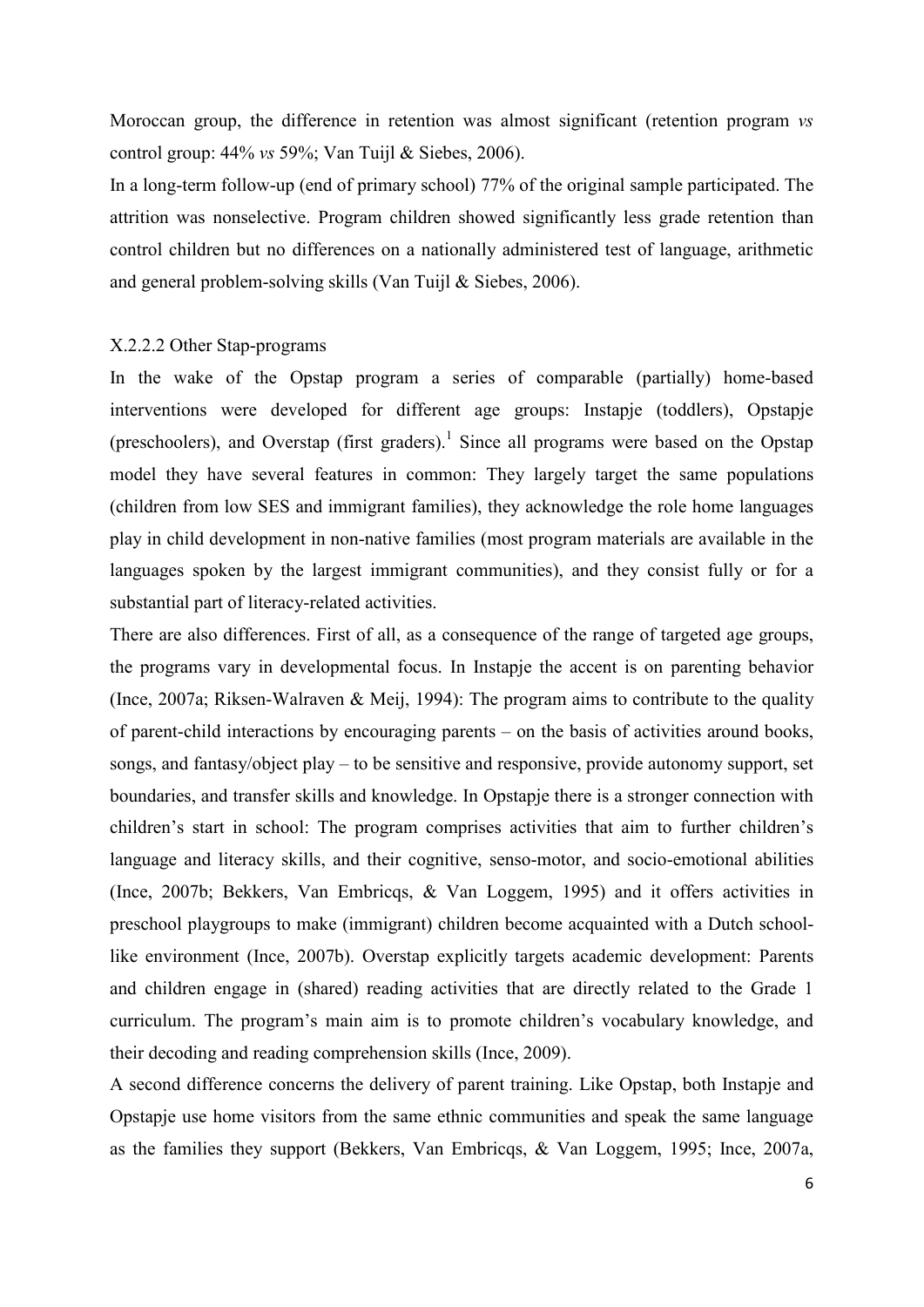2007b; Riksen-Walraven & Meij, 1994). Similar to Opstap, the home visits in Opstapje are complemented by group meetings (Ince, 2007b). Overstap, on the other hand, only provides group meetings (Ince, 2009).

Finally, the programs vary in duration and intensity of parent training. Instapie lasts for 26 weeks and parents are visited every week. Opstapje lasts for two years and offers 30 meetings per year (home visits and group meetings). And, Overstap lasts for one year during which parents are invited to ten group meetings.

All three programs were the subject of effect studies. Instapje was evaluated in a quasiexperimental, posttest-only study involving Surinamese families, one of the program's original target groups (Riksen-Walraven, 1994; Riksen-Walraven, Meij, Hubbard, & Zevalvink, 1996). The researchers compared an experimental group of 37 mother-child dyads with a control group of 38. They found indications for a program effect on parental support during parent-child interactions: Using video data the researchers observed significant differences in favor of the experimental group regarding three of the targeted quality variables (sensitivity/responsiveness, autonomy support, boundary setting). Additionally, they found Instapje children to have substantially higher scores on a cognitive skills measure.

Opstapje was the subject of two studies. Kohnstamm, Meesters, and Simons (1997) conducted a quasi-experimental, posttest-only study with two measurements. In the first, immediate posttest, a program group of 46 children was compared with a group of 51 nonparticipants; both consisted of Turkish immigrant children only. The researchers found no significant differences on two vocabulary measures and an emergent literacy test. The second measurement examined possible long-term effects by comparing 33 Opstapje children from the first measurement with a group of 18 Turkish classmates on receptive vocabulary, RAN, working memory, and IQ. Once again, there were no significant differences between the groups. Tellegen, Winkel, Wijnberg-Williams, and Laros (1998) conducted a posttest-only study in which they compared the scores on a nonverbal intelligence test of 90 (Surinamese, Moroccan, and Turkish) immigrant children that had participated in either Opstapje or Opstap with those of 83 children from the same ethnic background that had taken part in a validation study of the test. The researchers found a significant difference of 12.5 points in favor of the Opstap(je) group.

Overstap was evaluated by Kook (1996). Using a pretest-posttest design with matched experimental and control groups (in both cases,  $N = 104$ ), consisting of native and immigrant children, she examined program effects on the three targeted abilities (decoding skills, reading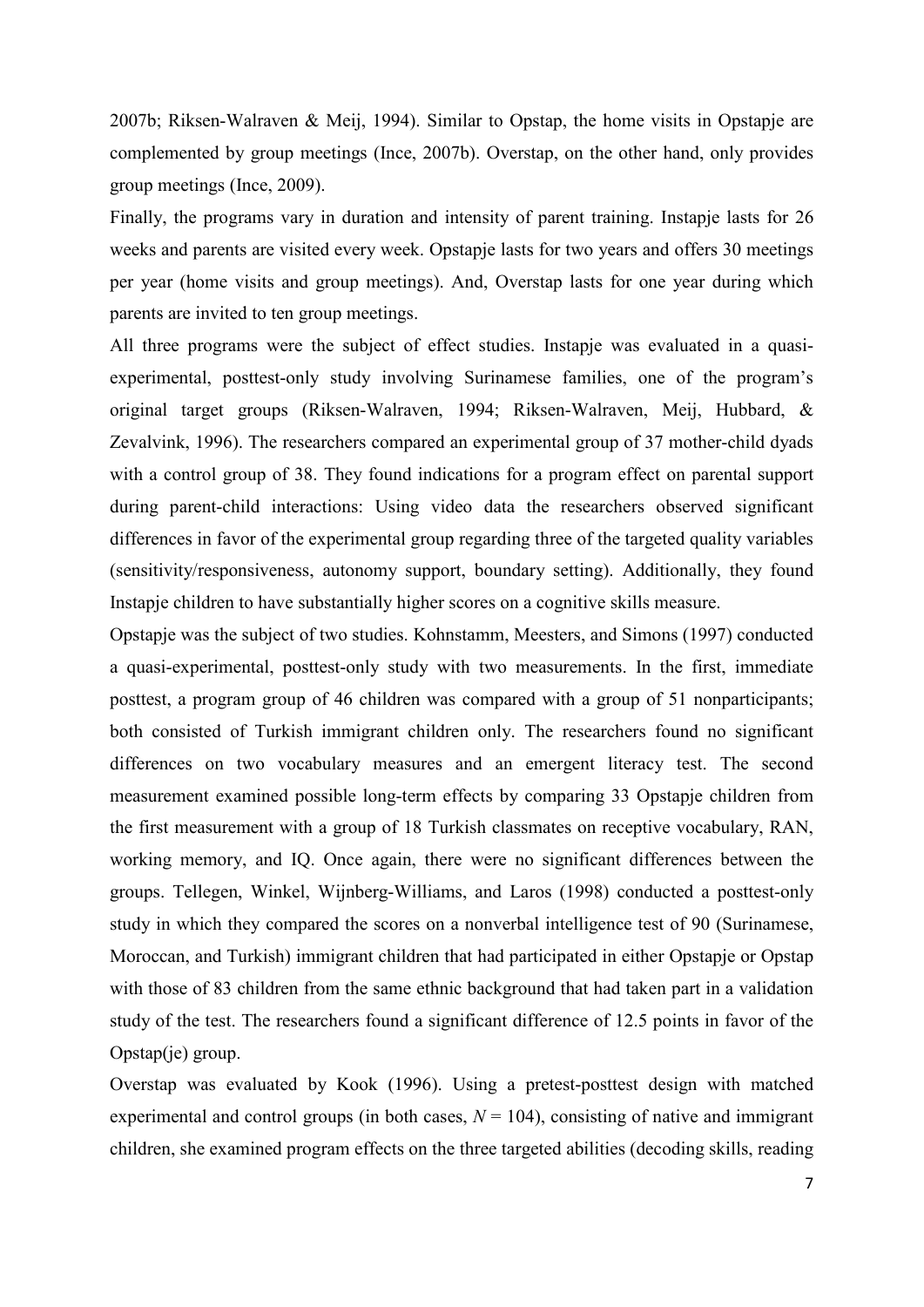comprehension, oral language). Immediately after program termination the author established effects on word reading of unisyllabic words and on receptive vocabulary. She also found a positive program effect on parents' attitudes toward reading. Six months after the program Kook conducted a follow-up study using the same measures. The effects observed in the immediate posttest were maintained, and, interestingly, additional effects were established for word reading of polysyllabic words and reading comprehension.

### X.2.2.3 Boekenpret

Boekenpret is a reading promotion program for children from birth to age six. It focuses on (native/immigrant) low SES families and combines home-based activities with activities in institutions such as preschool playgroups, child care centers, schools, libraries, and child health centers (Ince, 2006; Vereniging van Openbare Bibliotheken [VOB], 2006). Parent involvement is organized via the latter institutions: They approach parents for participation, provide materials, organize parent meetings, and/or supply paraprofessional home visitors. The focal activity in Boekenpret is shared story book reading (Ince, 2006; VOB, 2006): The goal is to build shared book reading routines, both at home and in centers/schools, and to promote interactive shared reading by encouraging parents and educators to stimulate children to take on an active (verbal) role in the interaction.

There have been several effect studies on Boekenpret. In a qualitative treatment group-only study, Bos (2002) conducted observations and interviews in 15 Boekenpret families before, during, and after program participation. The researcher found significant positive differences between measurements before and after the program in children's emergent literacy behavior, mothers' literacy attitudes, the presence of reading materials, library membership, and the frequency of shared reading and other literacy-related activities, as well as in the observed interaction quality during shared reading. In a larger treatment group-only study, based on self-reports of 153 families, Osinga and Lub (1997) investigated the effects of Boekenpret on participating children and parents. They examined whether the duration of participation in Boekenpret was related to higher scores on two emergent literacy scales and a shared reading engagement scale (measuring children's emergent literacy behavior and their active involvement in shared reading activities, respectively). For preschoolers the authors found significant differences on one emergent literacy scale and the engagement scale in favor of the children who had participated in all program components (i.e., both the baby/toddler and the preschool component). For kindergarteners they only found significant differences on single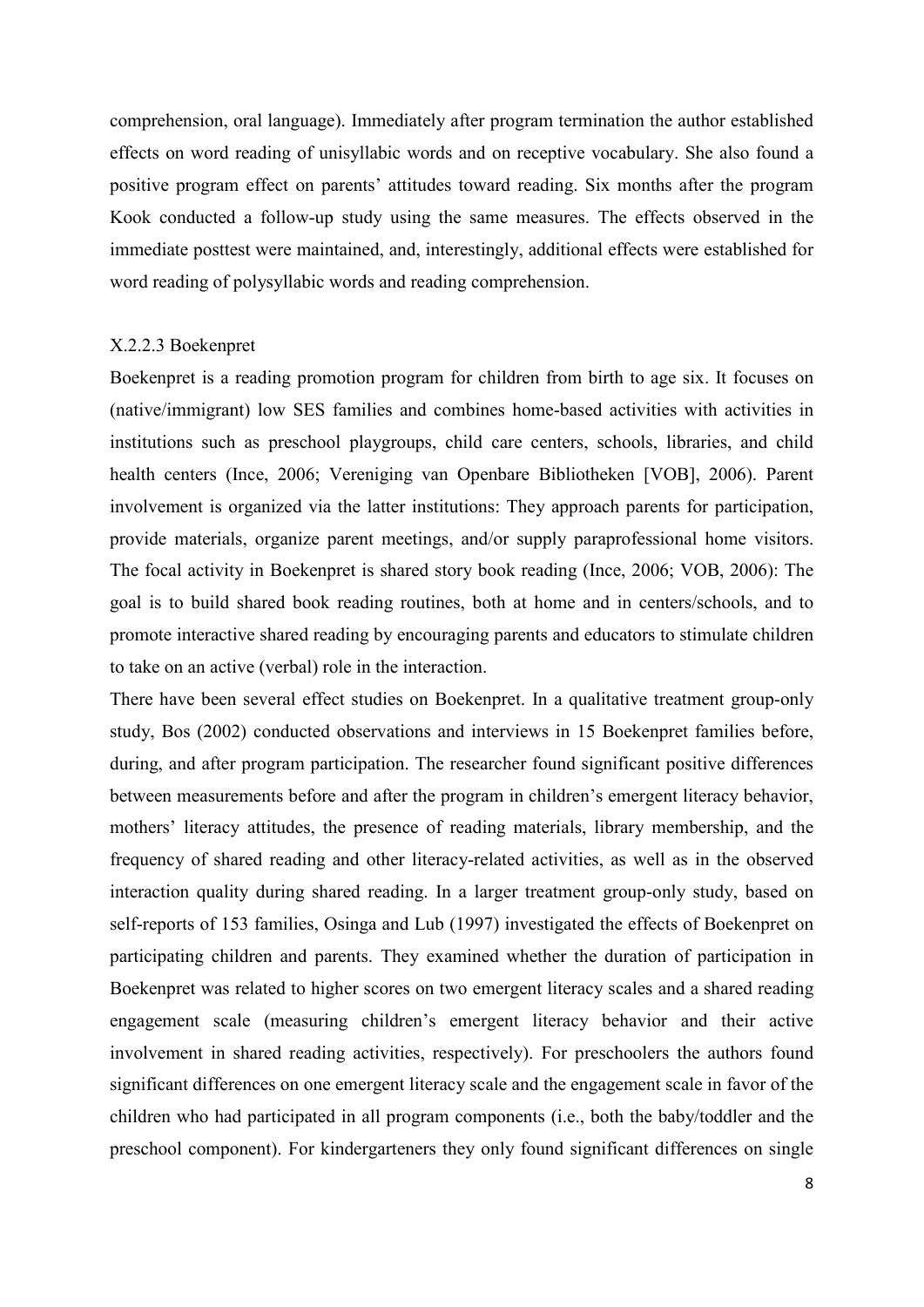items. Additionally, Osinga and Lub examined whether prolonged participation resulted in richer home literacy environments in terms of parental attitudes, their literacy activities and their strategic behavior during shared reading. For parents of preschoolers the researchers found significant duration effects on the literacy activities and strategic behavior scales. For parents of kindergarteners they found significant effects on reading attitudes and on some of the items in the strategic behavior scale.

#### X.2.3 Concluding remarks

A variety of family literacy programs are offered in the Netherlands. For most programs discussed here the outcomes of effect studies indicated positive effects on children's literacy abilities, general school success measures (e.g., grade retention), parental attitudes and behaviors, and the quality of (literacy-related) interactions, even on the long term. However, we have also seen that the quality of effect studies varies, which has likely affected the validity of the findings: In several cases the conclusion that a program is effective is merely tentative.

As the current focus is on center-/school-based early childhood education, the future of exclusively home-based family literacy programs in the Netherlands is insecure. At the same time, however, there seems to be a rising interest in parent involvement in center-/schoolbased programs. In 2008, for instance, a report was published on the request of the Ministry of ECS (Smit et al., 2008), in which various models were outlined for enhancing parents' participation in center-based ECE activities. Even more recently a program was brought on the market—*VVE Thuis* ("ECE at home"; Kalthoff, 2009)—in which home-based activities are offered that are complementary to the most-used center-/school-based ECE programs in the Netherlands. Whether these initiatives lead to success still remains a matter of speculation.

#### **X.3 Germany**

# X.3.1 Early beginnings and policy

Family Literacy as a central, organized, and structured system of interventions is still in its infancy in Germany (Nickel, 2007). This results in comparatively few German family literacy programs, and even fewer studies on the effectiveness of family literacy programs in Germany. There are at least three reasons for this. First, despite school law which provides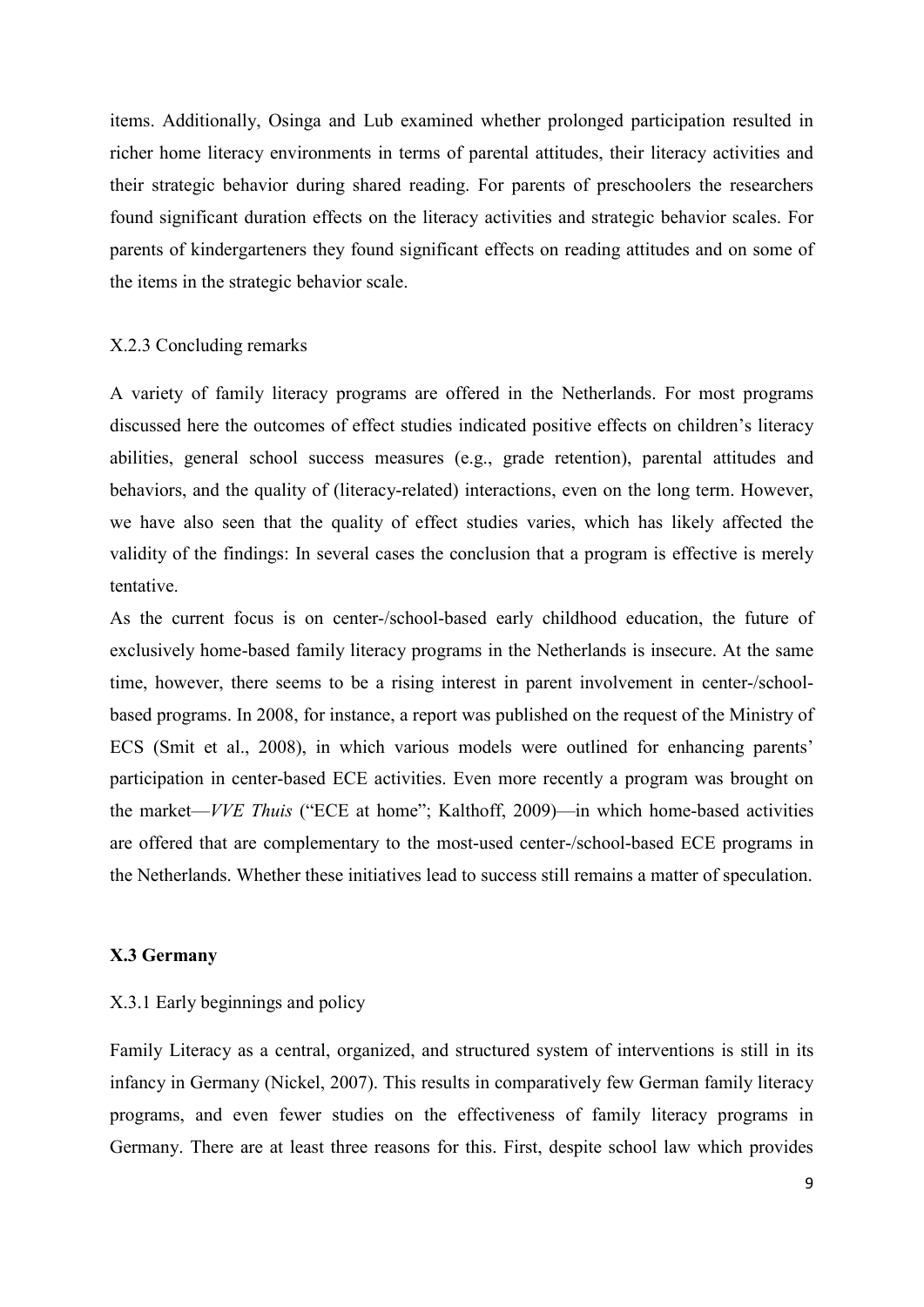parents with many rights for involvement in their child's schooling, educational and intellectual advancement is *seen as an institutional task* in the public opinion, first and foremost a task of the schools (Textor, 2007). This opinion still holds true in the face of paradigm shifts in the scientific community and seems to have influenced educational policy for a long time. Only recently have families gained attention in the educational field – following widely recognized evidence from the PISA 2000 study showing the strong correlation between educational, socioeconomic, and immigrant family background with children's performance in schools. Currently, pedagogical debates on how to involve families in their child's school and schooling have also picked up in the context of the great reform changing many schools from half-day to full-day schools (BMFSFJ, 2005). Nevertheless, research on parent engagement in schools is still scarce in Germany, and particularly absent are empirical, longitudinal studies investigating forms and conditions of parental engagement. Second, compared to other countries there is *no strong tradition within informal educational institutions* of involving families in the educational and intellectual advancement of children. In Germany different public, private and parochial institutions offer family support activities. In a broad sense, the measures offered are meant to help parents with raising and advancing their children. As defined by German law (§ 16 family education resp. § 28 family consultation SGB VIII, Child- and Youth Services Act) these measures, however, mainly focus on marriage support, general parenting and overall family support, and less on the educational and intellectual advancement of children (Textor, 2007). Therefore, there is no tradition of family literacy programs integrated in the existing structures of family enrichment. As a consequence only few programs have been started by family support providers during the last twenty years. The programs implemented were often adopted from other countries and regionally bounded. The idea behind these programs has mainly been to help children from educationally disadvantaged families and families with immigrant backgrounds with measures of family literacy.

Third, *early childhood education has not been perceived as an important issue* until recently in Germany. Kindergarten and pre-kindergarten years were almost unquestionably accepted as purely a time to play, with a clean cut at the age of six with the beginning of elementary school, where academic learning supposedly started. Only in the 1980s did (literacy) researchers in Germany begin to assume that children do not start school as a blank slate, but rather develop certain (pre-)literacy skills beforehand (Hurrelmann, 2004; Nickel, 2007). However, it was not before the early 1990s that a political debate about the importance of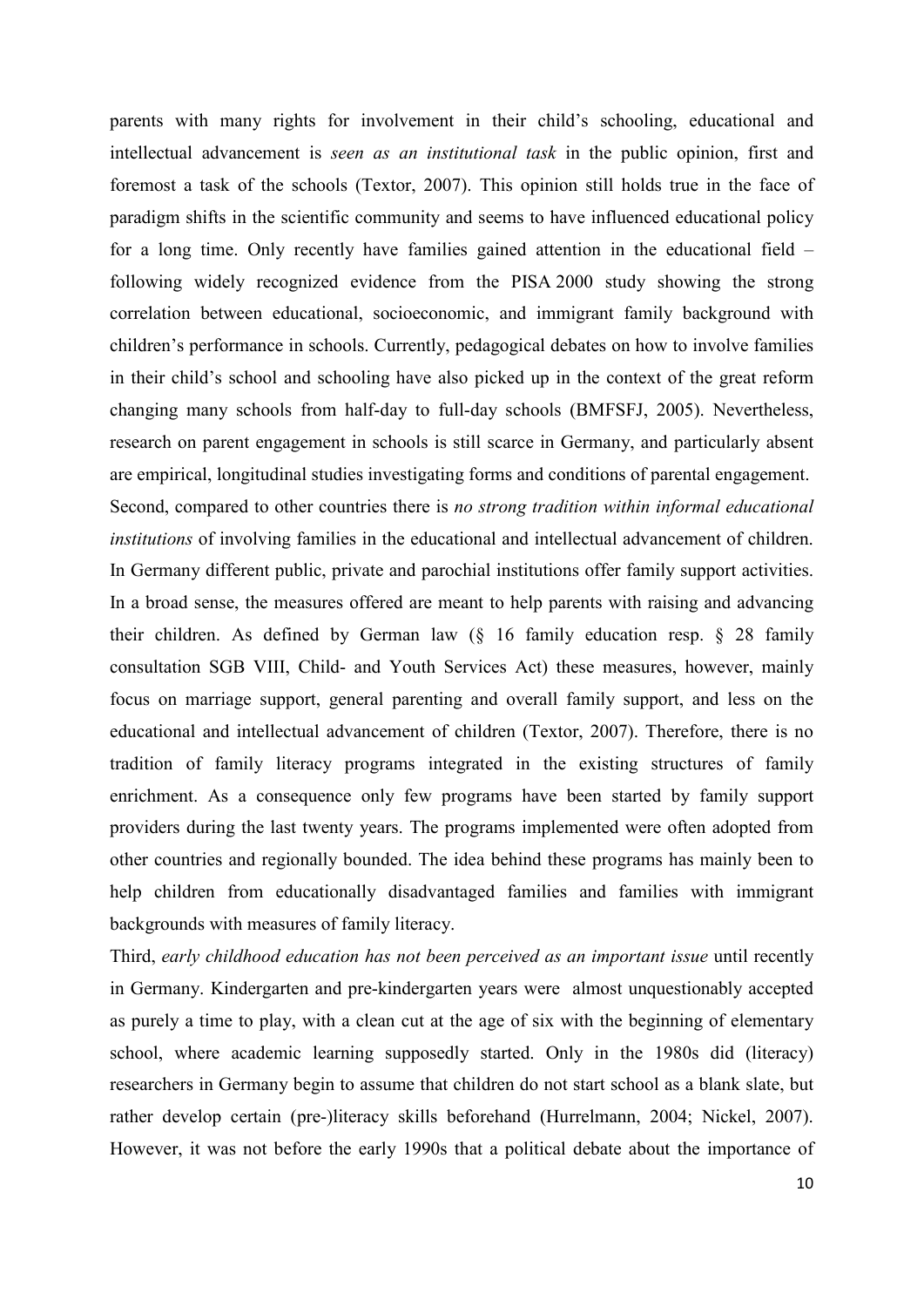early childhood education was started. As research increasingly documented the importance of early childhood education for the overall capacity of the educational system (see internationally among others Heckman, 2008), early childhood education was placed on the political agenda (Fthenakis, 2007). This development was supported by the aftermath of the disappointing performance results of German students in the international comparison study PISA 2000. As one of the seven action points within the mutual paper from all 16 German education ministers, the improvement of early childhood education was demanded.

Beginning in the early 2000s, formal educational curricula ("Bildungspläne") were developed and implemented. However, these first formal curricula focused primarily on institutional early childhood education and did not cross the borders to other formal and informal areas of education. They scarcely included the family as an important source and place of education (Nickel, 2007; Textor, 2007). It is only recently that a new generation of formal curricula has been developed and implemented, where informal educational institutions – including the family – are increasingly seen as important contributors in an educational network (Fthenakis, 2007). The situation described is also mirrored in research: Empirical research focusing on early childhood education is a fairly recent topic in Germany, with research on early literacy in the ages from 0 to 3 being next to non-existent, and universities now starting to put increasing effort into professorships within the area of early education.

To sum up, family literacy is a topic with increasing attention in Germany following a long phase of limited activity and awareness in this area. The next paragraph gives an overview of current literacy programs in Germany and research on their effectiveness.

# X.3.2 Current family literacy programs in Germany

Different groups of family literacy programs can be distinguished in Germany. One (major) group of programs is home visiting programs. Frequently used programs are HIPPY (Kniefl & Pettinger, 1997; http://hippy-deutschland.de), and the Dutch "Opstapje" (Sann & Thrum, 2005; http://opstapje.de), deduced from HIPPY. HIPPY and Opstapje are both rather broad family education programs and address socially or educationally disadvantaged families and families with immigration backgrounds in Germany (for further program descriptions see the Netherlands section above). In contrast to the Dutch programs the program materials of the German adaptations exist only in German.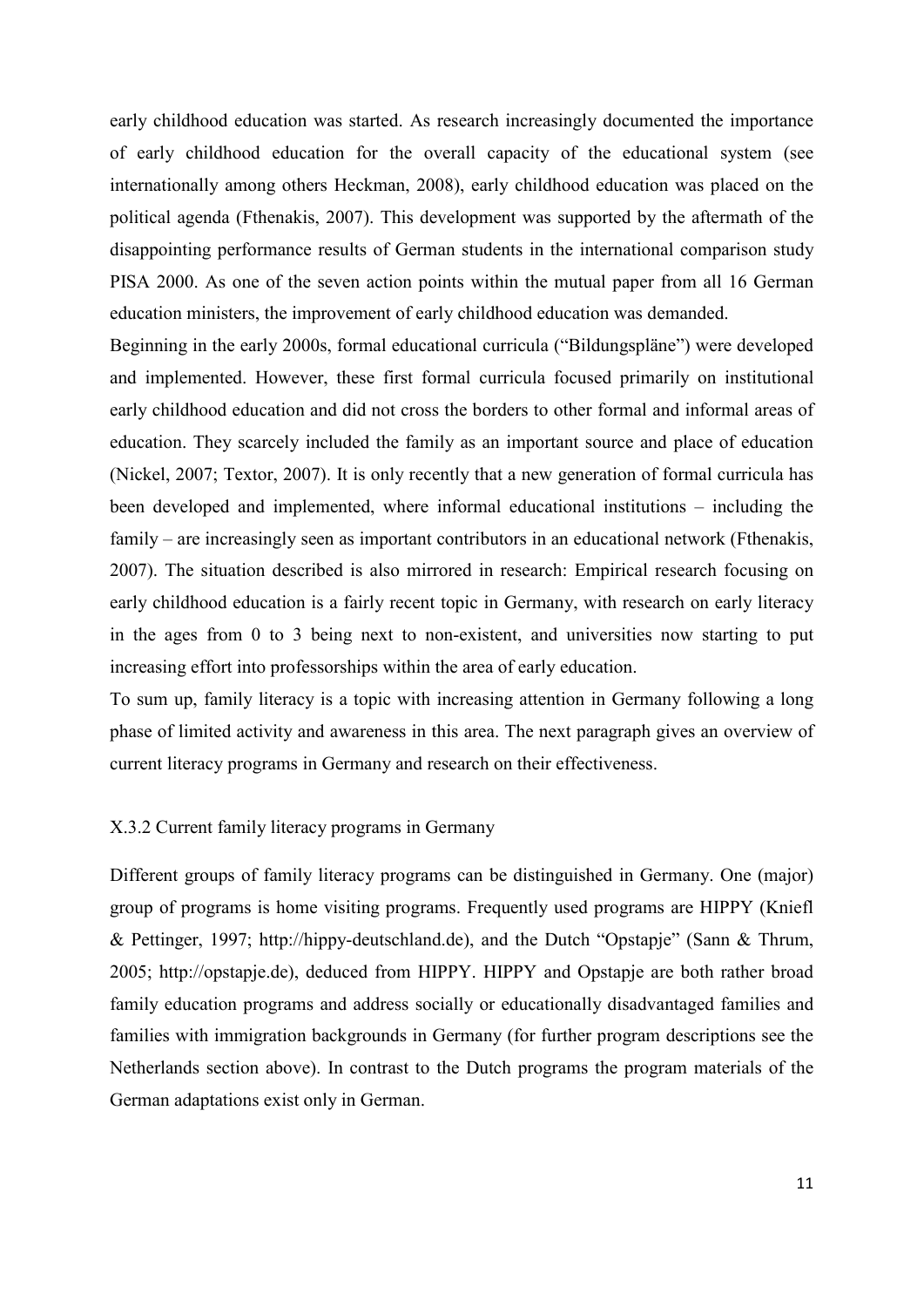In one evaluation study of HIPPY (Bierschock, Dürnberger & Rupp, 2009) about 90% of the parents stated that they invested as intended at least 20 minutes every day in the HIPPY exercises. Parents read to their children more often and reported that their children's language abilities, their fine motor skills, and their social competencies increased. Additionally, a shift was often reported from reading in the native language to reading only in German or in both languages. Neither a control group nor objective achievement tests were employed in this evaluation study.

The evaluation of Opstapje (Jurczyk, Sann, & Thrum, 2005) had a quasi-experimental design with 84 families in the intervention group and 20 families in the control group. After 18 months the global level of activity in the families (including shared reading) as reported in parent questionnaires increased significantly compared to the control group. Positive differences in the children's overall cognitive, motoric, and social development according to developmental tests were not tested for statistical significance. Neither the mothers' instruction quality nor the children's interest in constructive play or their emotion regulation, measured from video-taped interactions, improved statistically significantly compared to the control group. While about 80% of the scheduled home visits took place, the parents reported only a medium compliance to fulfilling the program activities and work sheets in-between the home visits.

Another group of programs aim specifically at improving (bilingual) literacy skills of children with immigrant backgrounds, and offer parenting support with the overall goal of fostering the child's general development. They use moderated group meetings to involve mothers as experts on their child's literacy development. Moreover, these programs involve to some degree a second institution next to the family (e.g. kindergartens or primary schools). A program from this group implemented quite frequently in Germany is "Rucksack" (or "Rucksack KiTa; "backpack" or "backpack kindergarten"; www.raa.de/produkte-undprojekte-3.html) originating from the Netherlands. Rucksack is also deduced from HIPPY and is directed at children from 4 to 6 years. It rests on two foundations: First, mothers with immigrant backgrounds whose children are enrolled in the same nursery school or kindergarten join weekly group meetings. The group meeting moderator – a trained mother or an educator with the same cultural background – teaches the mothers to perform literacy activities with their child in their native language. Second, educators in the cooperating nursery schools and kindergartens introduce the weekly topics to the children's groups with literacy activities using the German language. Rucksack is complemented by "Griffbereit"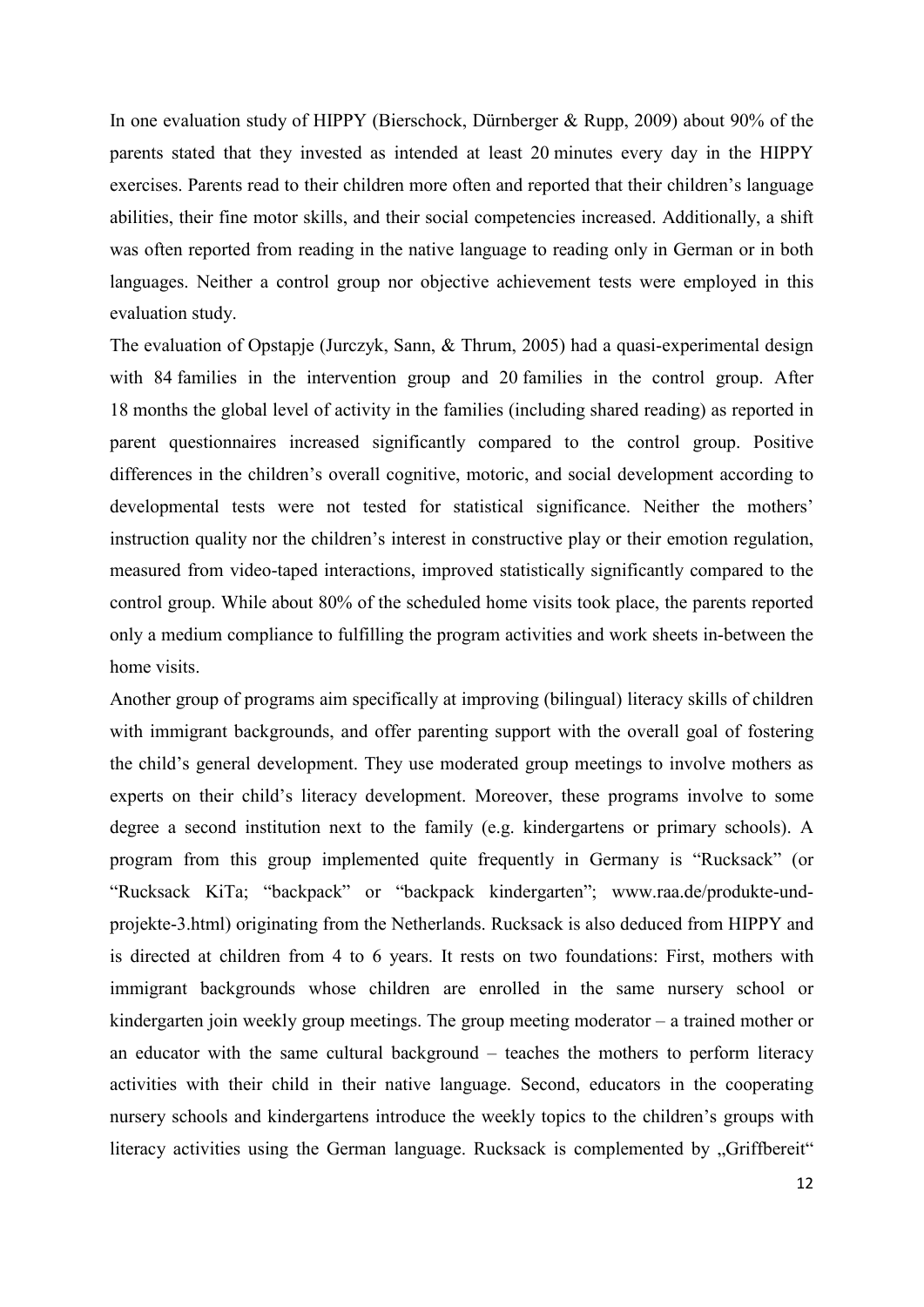("ready at hand"), aiming by means of weekly bilingual mother-child play groups at one to three year old children, and "Rucksack II" (or "Rucksack Schule" = "backpack school"). Pursuant to the program's principles it is generally implemented in the first three years of primary school.

Presently, the different Rucksack programs have been evaluated only by interviews and questionnaires administered to parents, educators, and teachers (Kleine-Salgar & Wehner, 2007; Naves & Rummel, 2009). The mothers were very satisfied overall with the program and felt, for example, more competent in supporting the personal and academic development of their children. They were relieved that they could use their native language, and reported that along with their children's fluency in their native language improving, their own fluency improved as well during the course of the project. The mothers, who acted as moderators, the educators and the school teachers were all not sure to recognize improvements in the German language due to the Rucksack programs. No control group was employed.

One genuine German family literacy program is the Hamburg pilot project "Family Literacy" (FLY; Elfert & Rabkin, 2007; http://www.lihamburg.de/projekte/projekte.Foer/bf.1110.family/index.html). The project was started in 2004 in eight schools and kindergartens. The target groups are educationally disadvantaged families, mainly with an immigrant background. The program spans a period of two years: the last year of kindergarten and the first year of primary school. The aims of the program with regard to families are mainly to improve parents' abilities to foster their children's literacy development and to improve cooperation between parents and educational institutions (i.e. kindergartens and schools). The program rests on three main foundations: (1) Parents participate in the children's regular lessons. For example, parents might sit in on circle time and/or read (picture) books to children in small groups. (2) Parents work on literacy topics and materials parallel to the children's classes together with a second teacher. (3) As "highlights" out of school activities like field trips to the library or a museum are arranged. Information conveyed and activities performed under the umbrella of the three foundations are based on best practice experiences. Contents can therefore partly differ between participating institutions.

In an evaluation study of the FLY project (May, 2007) the parents reported that they carried out more literacy related activities such as shared storybook or picture book reading and writing at the end of the project, but tests for statistical significance were not reported. The parents also stated that their child's language skills as well as their child's enthusiasm about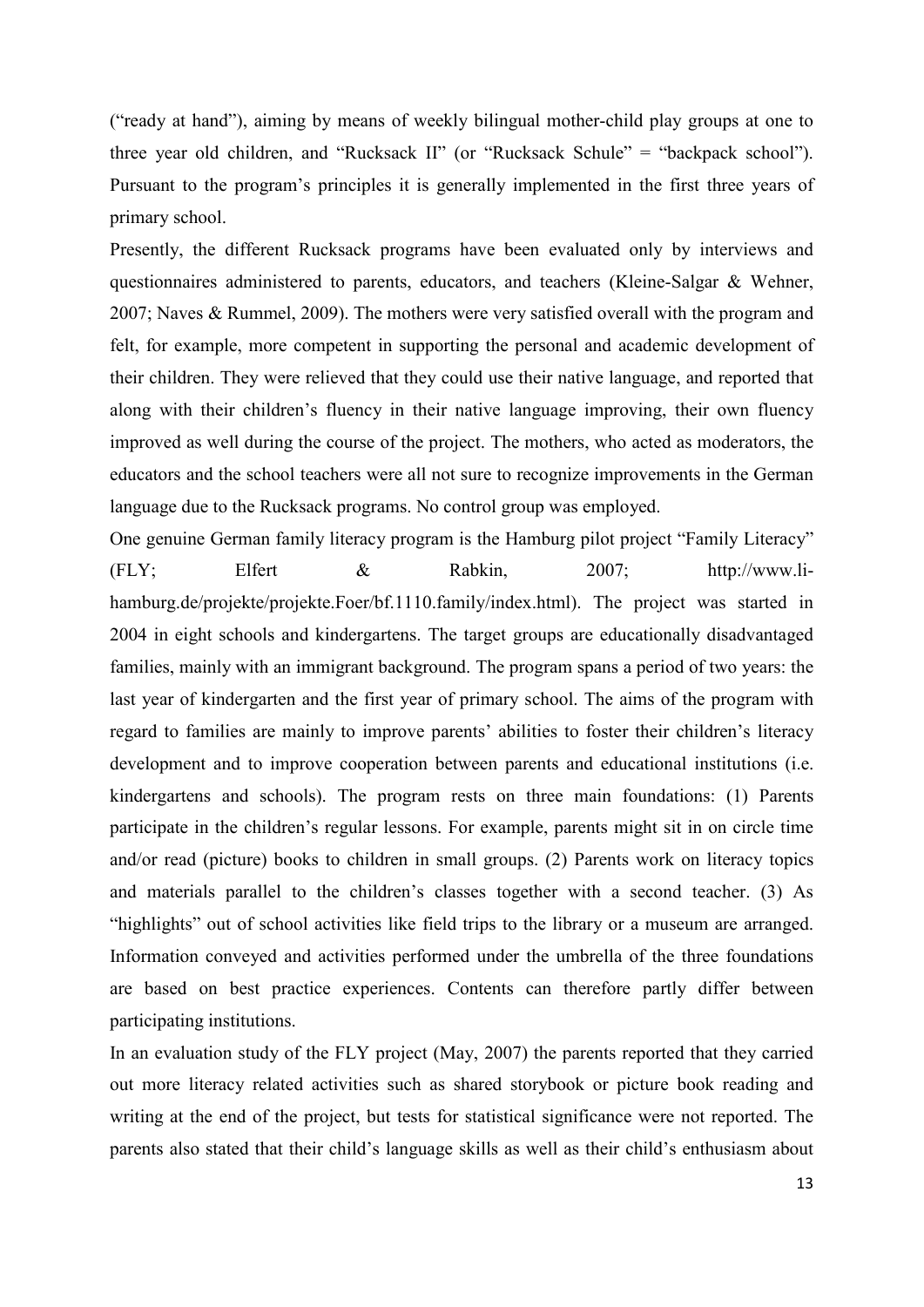learning improved and that they developed more certainty in learning and playing with their child. Standardized achievement tests were used but results have not yet been published.

In addition to the described "high intensity" family literacy programs, a number of (internationally implemented) low intensity programs aim at advancing the exposure to books in families. Pediatricians participating in "Buchstart" ("Bookstart"; e.g. "Buchstart Hamburg", www.buchstart-hamburg.de) or "Lesestart" ("Reading Start", www.lesestartdeutschland.de) give a bag filled with picture books, book vouchers, parents' handbooks etc. to parents of approximately one year old children. In some cases the programs also offer open parent-child meeting groups dealing with the topics language and picture books². Parents who took part in the evaluation of Bookstart Hamburg (Thoma, Schulte-Markwort, & Barkmann, 2007-2009) were rather satisfied with the materials in their Bookstart bag. Literacy related behavior in the families such as shared picture book reading and establishing a reading ritual increased in the families in the first year after receiving their Bookstart bag. Nevertheless, this might have happened anyway in this time period, and comparisons with a control group were not drawn. The vocabulary of the Bookstart children seemed to have improved substantially compared to a control group after one year in the program. Yet, more detailed information about sample size, the control group and instruments used are missing and in-depth analyses of the data still have to be carried out.

# X.3.3 Integrated family literacy programs in research in Germany

Along with these rather broad approaches, two parental trainings have recently been developed that focus on the promotion of phonological awareness as a specific preliterate skill.

"Lobo vom Globo" (Lobo from Globo; Koglin, Fröhlich, Metz, & Petermann, 2008) addresses four to six year old children whose native language is German. The program aims to give children an insight in the phonological structure of oral language and to help them enjoy the contact with language. Parents meet weekly during five weeks: They get information about language development and general educational competencies, they learn exercises to be carried out at home, and they share program experiences with other parents. Children practice hearing the phonological structure of words, rhyming, structuring words into syllables and phonemes, and rearranging syllables and phonemes. The exercises last about 15 minutes and are included in a 30 minutes game time.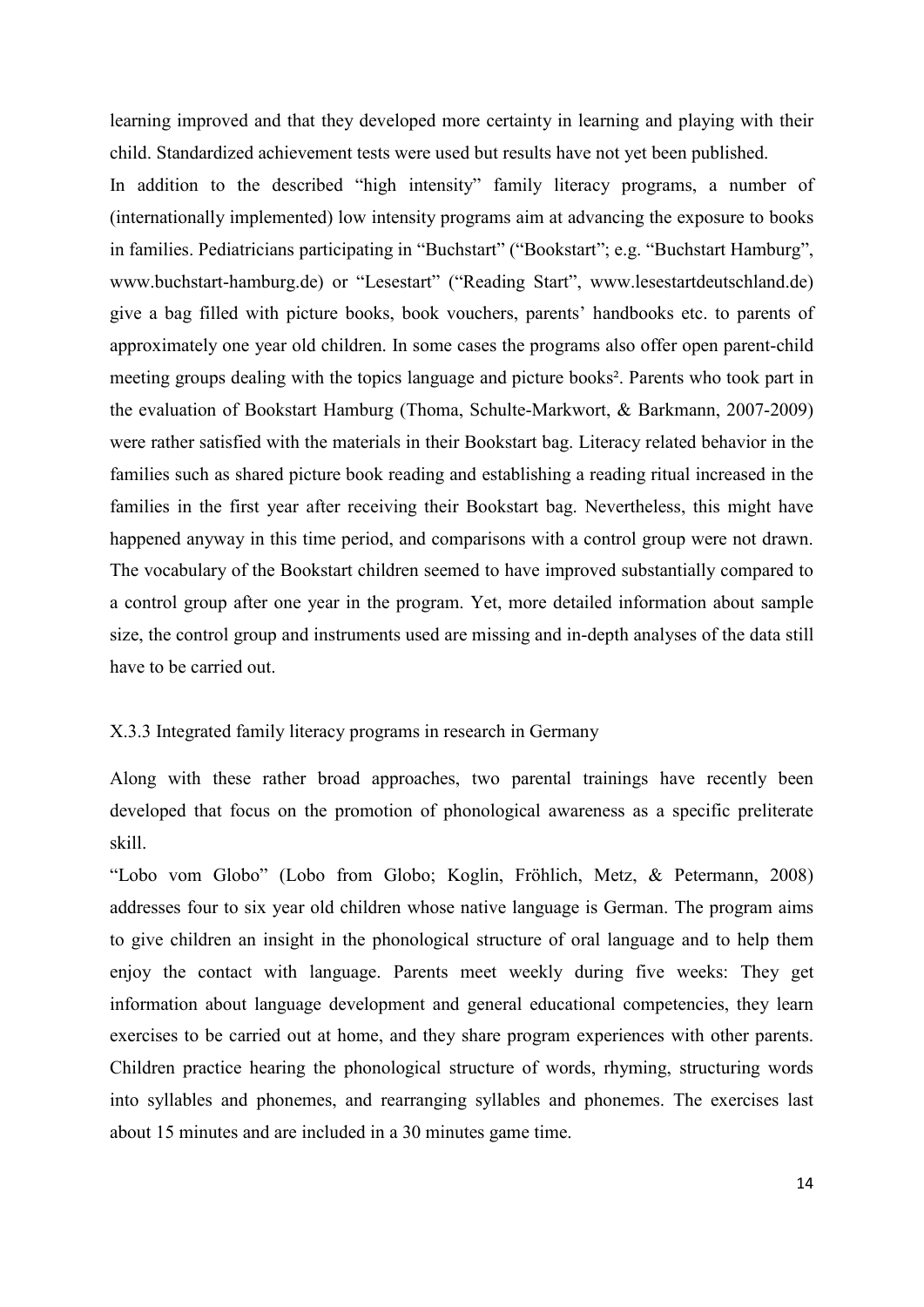The program was evaluated using a quasi-experimental design (*N* = 70; Koglin, Fröhlich, Metz, & Petermann, 2008). 92% of the parents in the intervention group attended all five meetings. No other implementation checks were reported. Statistically significant effects with medium effect sizes in favor of the intervention group were identified for a particular range of phonological awareness. Five year old children profited more than four year old children.

The second parental training (Rückert, Plattner, & Schulte-Körne, 2010) focuses on joint book reading and activities to foster phoneme differentiation. It takes 16 weeks during which the parents meet four times with similar aims as in the "Lobo vom Globo" program. Parents are asked to do five activities with their children each week. These activities include reading out to their children, dialogues about the reading material, and exercises to foster phonological awareness and awareness of letter-phoneme correspondences.

The program has been evaluated using a quasi-experimental design with three groups ( $N = 52$ ; Rückert, Plattner, & Schulte-Körne, 2010). One group took part in the parent program, one group took part in the "Hören, lauschen, lernen" ("Hear, listen, learn") program which is a well established and evaluated preschool program aimed at promoting phonological awareness (Schneider, Küspert, Roth, & Visé, 1998). The third group took part in both the home and preschool program. The majority of the parents judged the program positively and implemented the activities regularly at home but with a decreasing compliance in the course of the program. Children in all groups improved their phonological abilities significantly and to the same extent. Due to the lack of a control group no effect sizes relative to natural maturation processes could be reported.

Another recent program is the Berlin Parent-Child Reading Program developed at the Max Planck Institute for Human Development in Berlin for fourth graders (usually aged 9-10 years old) and their parents. The program draws on knowledge about the development of reading comprehension as well as on empirical insights into the effects of training on students' learning strategies and reading-related metacognition. It aims at improving individual literacy prerequisites, text comprehension as well as family literacy habits. Implemented over a three to four month period, each of the program's 43 highly structured and standardized sessions (approx. 30 minutes each) involves shared reading aloud of a supplied text, mutual answering of basic understanding questions, and discussion of a set of elaborating questions (for a detailed description, see McElvany, 2008; McElvany & Artelt, 2009). The families receive all materials free of charge, including separate instruction booklets for parents and children, and conduct the program at home without further guidance. The results of the first quasi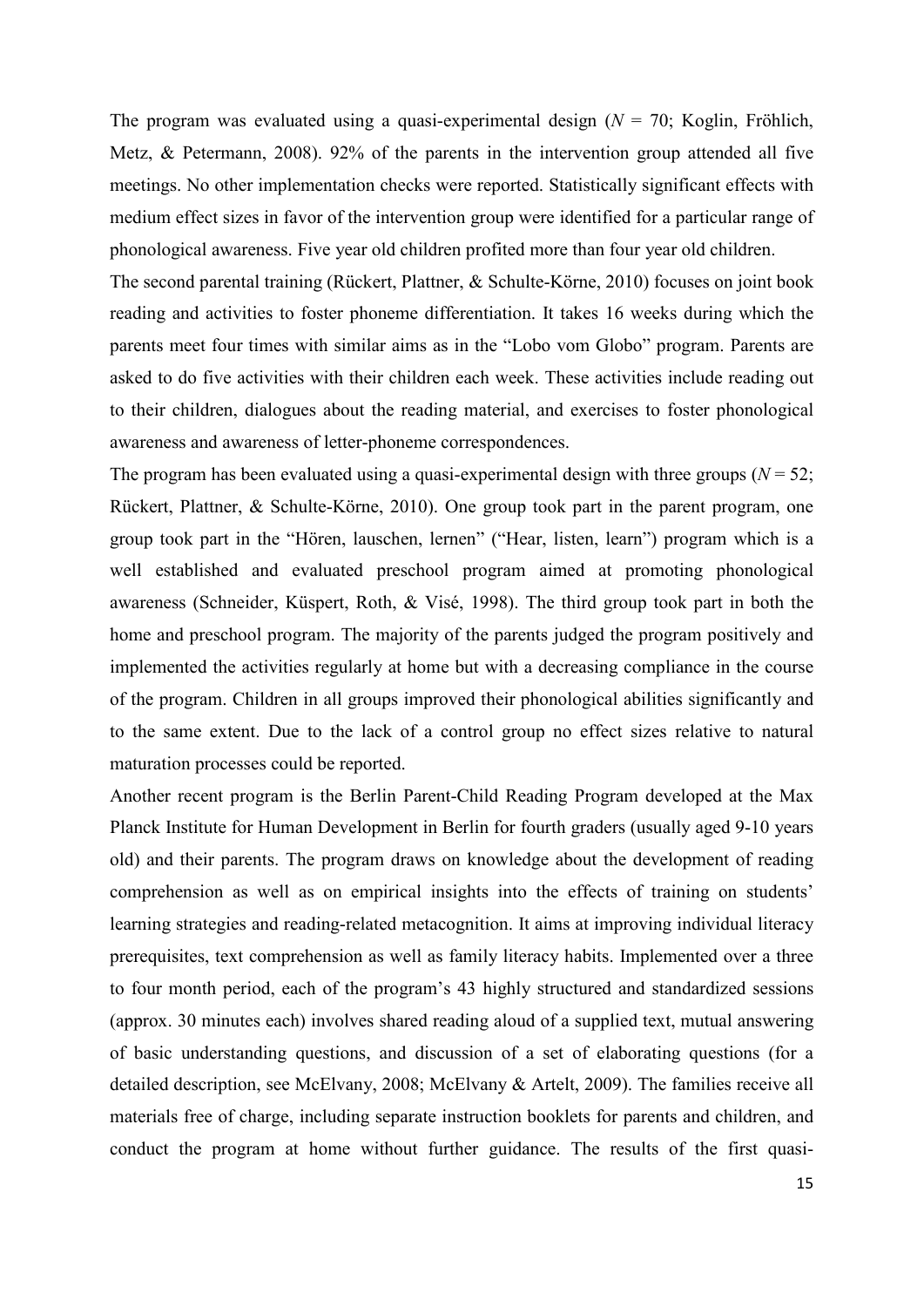experimental evaluation study ( $N = 116$  program and  $N = 393$  control families) indicated that the implementation quality was high, but that participation was selective based on family background and children's achievement level. Nevertheless, participation in the program was found to have substantial effects on the development of vocabulary, reading-related metacognition and some family variables.

### X.3.4 Conclusion

To sum up, there have been an increasing number of regional programs and initiatives implementing the ideas of family literacy in Germany. These programs have different foci and means, and respond differently to family and cultural factors. For example, the HIPPY program encourages reading in German rather than in the native language, while the Rucksack program is based specifically on a bilingual approach. A centrally organized stateor even nationwide approach on family literacy is still missing (Nickel, 2007). In the context of the new formal curricula, new family enrichment centers are supposed to offer sets of low threshold services to families in the area of education and literacy. Nevertheless, many issues have not yet been solved. Among these issues are (1) the necessary comprehensive education of program facilitators (concerning literacy and didactic knowledge as well as interaction with parents and children, cultural and social factors etc.), (2) the interaction of literacy programs with other support measures (especially for families with multiple challenges), (3) the question of the role and potential of the mother tongue in bi- or multilingual families, (4) the program concepts and their individual elements being based on scientifically sound foundations and (5) the cooperation of practice and research in evaluating the implementation quality and effectiveness of the family literacy programs/approaches with up-to-date methods.

### **X.4 Discussion**

Considering similarities and differences between family literacy policy and programs in the Netherlands and in Germany, a major difference is the fact that the Netherlands have nationwide family literacy programs, while Germany does not. Moreover, the two countries seem to be partly developing in opposite directions: In the Netherlands, early childhood education started by focusing on home-based approaches and has now moved towards center-based programs. Germany, in turn, started with some center-based approaches, and now an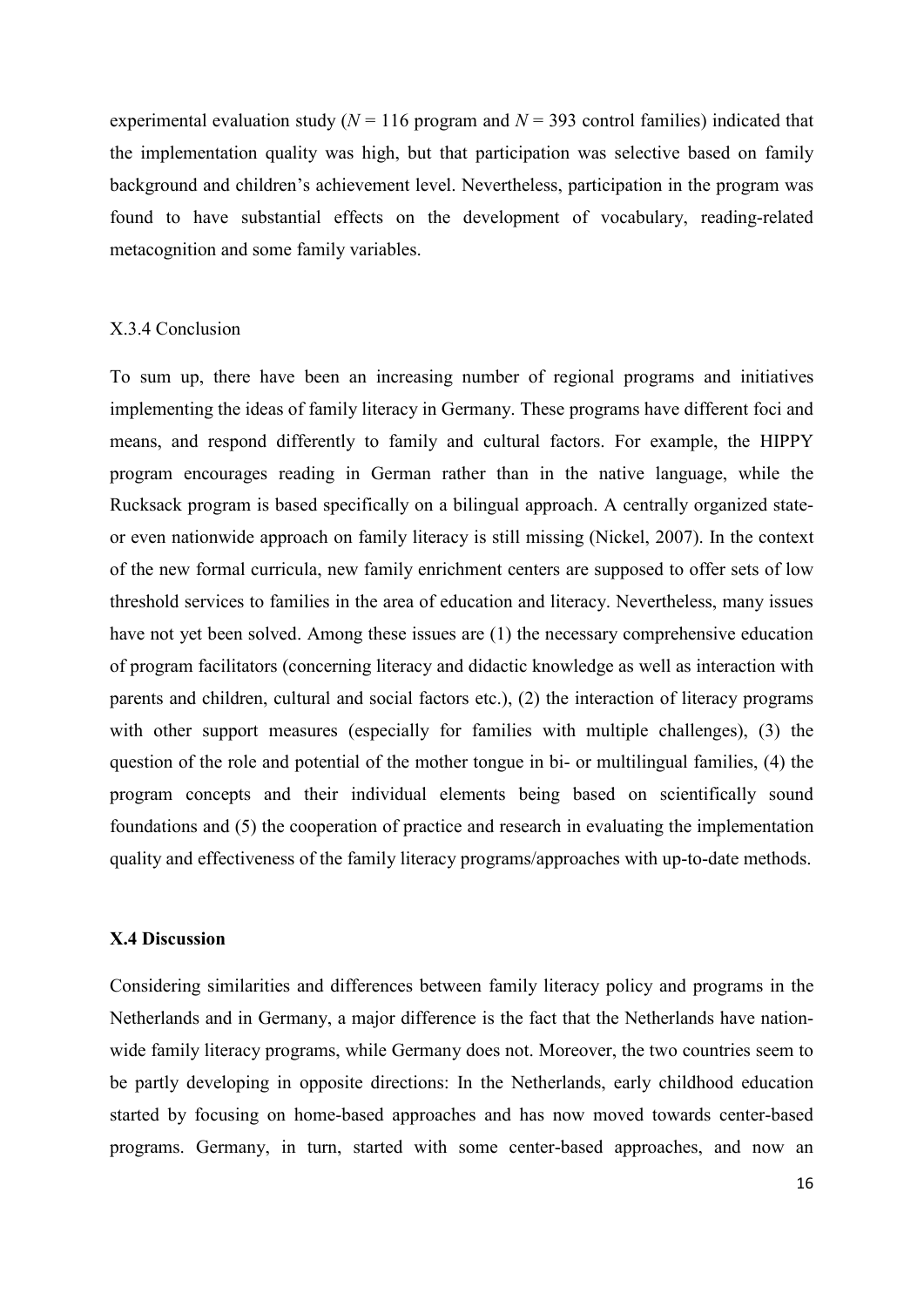increasing interest in home-based programs can be observed. Further, the home language of the families seems to play a greater role in program concepts and program materials in the Netherlands than in most German initiatives.

Nevertheless, similarities emerge as well: Many programs in Germany resemble programs in the Netherlands, and in fact, most programs in both countries are to some extent based on internationally developed and implemented programs. Thus family activities in both countries actively profit from experiences in other countries. Additionally, it holds true for both countries that more research is necessary on the program effects as well as on implementation quality and other potentially mediating factors, and that the overall methodological quality of the research has to be further improved. Finally, lobbying work for family literacy is required for further development in both countries, focusing in the Netherlands on defending existing programs, and in Germany on establishing a stable and comprehensive structure of family literacy programs.

To conclude, coming from different histories with family literacy traditions, both the Netherlands and Germany are working on developing and maintaining family literacy programs, and research accompanying, guiding, and evaluating these efforts is necessary.

# **Notes**

<sup>1</sup> There is also a program for second graders, Stap Door!, but this is primarily a school-based, peer tutoring program.

² The programs described here focus primarily on parents enhancing their children's literacy skills. Besides, projects exist that focus on center-based education with some parent involvement or on adult education within the framework of family literacy.

### **Acknowledgements**

The authors would like to thank the *Nederlands Jeugdinstituut* (Dutch Youth Institute; particularly Mrs. Carolien Gelauff-Hanzon, Mrs. Hilde Kalthoff), the *Stichting Lezen* (Reading Foundation), Mrs. Daveri, Dr. Jeanne Kurvers (Tilburg University), Dr. Peter Tellegen (Radboud University Nijmegen), and Mr. Weber for providing valueful information.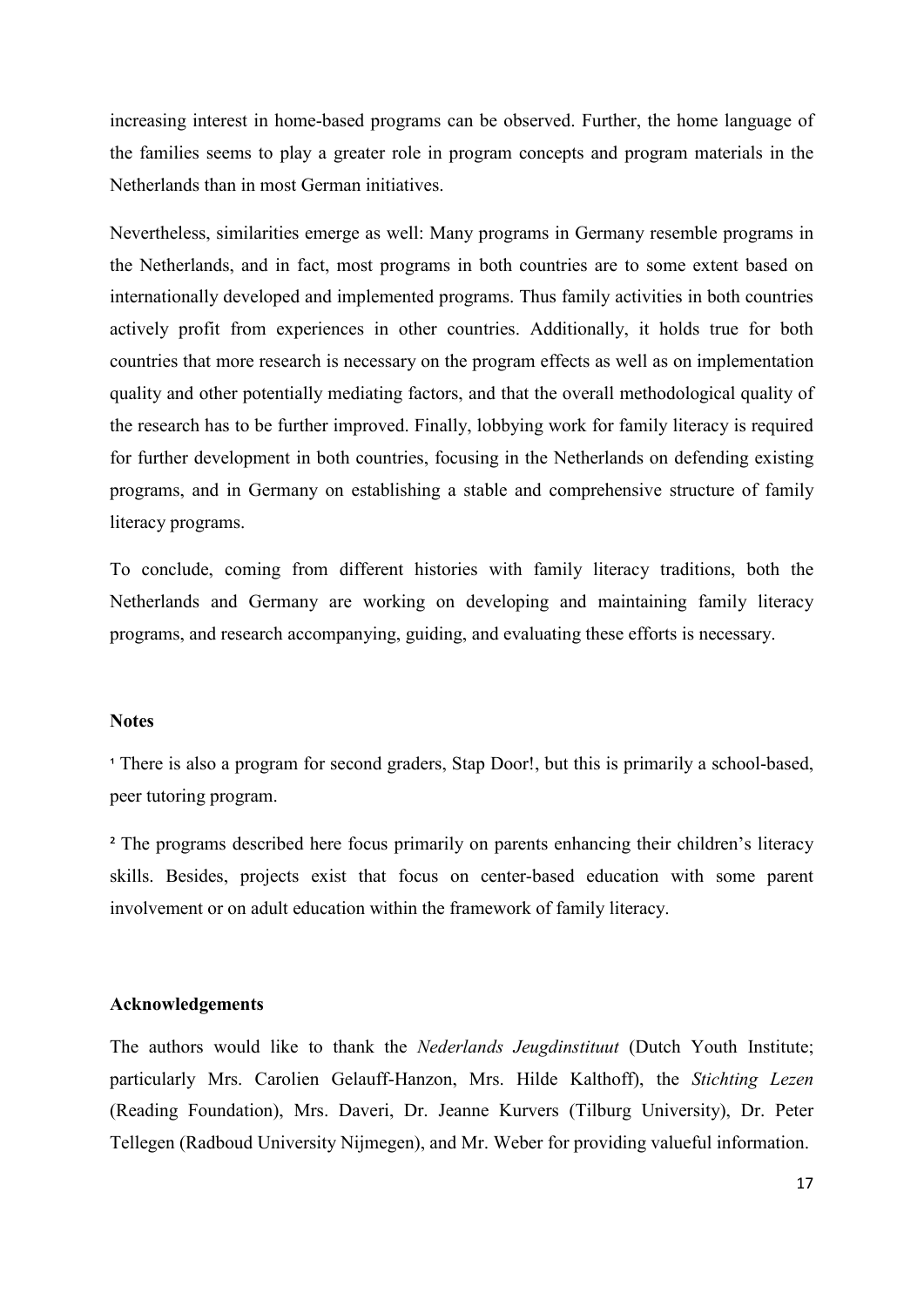# **References**

- Beekhoven, S., Jepman, IJ., Kooiman, P., & Van der Vegt, A.L. (2009). *Landelijke monitor voor- en vroegschoolse educatie 2009* [National monitor pre- and early-school education 2009]*.* Utrecht, Netherlands: Sardes.
- Bekkers, B., Van Embricqs, R., & Van Loggem, D. (1992). De gezinsinterventieprogramma's: Opstap, Opstapje, Klimrek [The home-based intervention programs: Opstap, Opstapje, Klimrek]. In J. Rispens & B.F. Van der Meulen (Eds.), *Gezinsgerichte stimulering van kinderen in achterstandssituaties* (pp. 175-186). Amsterdam/Lisse, Netherlands: Swets & Zeitlinger.
- Bierschock, K., Dürnberger, A., & Rupp, M. (2009). *Evaluation des HIPPY-Programms in Bayern* [Evaluation of the HIPPY program in Bavaria]. Bamberg, Germany: ifb (online document, retrieved from [http://www.ifb.bayern.de/imperia/md/content/stmas/ifb/materialien/mat\\_2008\\_3.pdf](http://www.ifb.bayern.de/imperia/md/content/stmas/ifb/materialien/mat_2008_3.pdf%20on%20January%207th%202011)  [on January 7th 2011\)](http://www.ifb.bayern.de/imperia/md/content/stmas/ifb/materialien/mat_2008_3.pdf%20on%20January%207th%202011).
- Bos, J.P.M.J. (2002). *Boekenpret opgegroeid? Een effect- en evaluatieonderzoek van Boekenpret Tilburg in 2000, het verschil met Boekenpret 1997 en de Boekenpretgezinnen van 1997 anno 2000* [Boekenpret grown up? An effect and evaluation study of Boekenpret Tilburg in 2000, the difference with Boekenpret 1997, and the Boekenpret families of 1997 in 2000]. Nijmegen, Netherlands: Radboud University.
- Bundesministerium für Familie, Senioren, Frauen und Jugend (BMFSFJ). (2005). *Zwölfter Kinder- und Jugendbericht. Bericht über die Lebenssituation junger Menschen und die Leistungen der Kinder- und Jugendhilfe in Deutschland* [12th report on children and adolescents. Report on the life situation of young people and the activities of child and youth services in Germany]. Berlin, Germany.
- Drechsel, B., & Artelt, C. (2007). Ergebnisse des internationalen Vergleichs [Results of the international comparison]. In PISA-Konsortium Deutschland (Ed.), *PISA '06. Die Ergebnisse der dritten internationalen Vergleichsstudie* (pp. 228*–*235). Münster, Germany: Waxmann.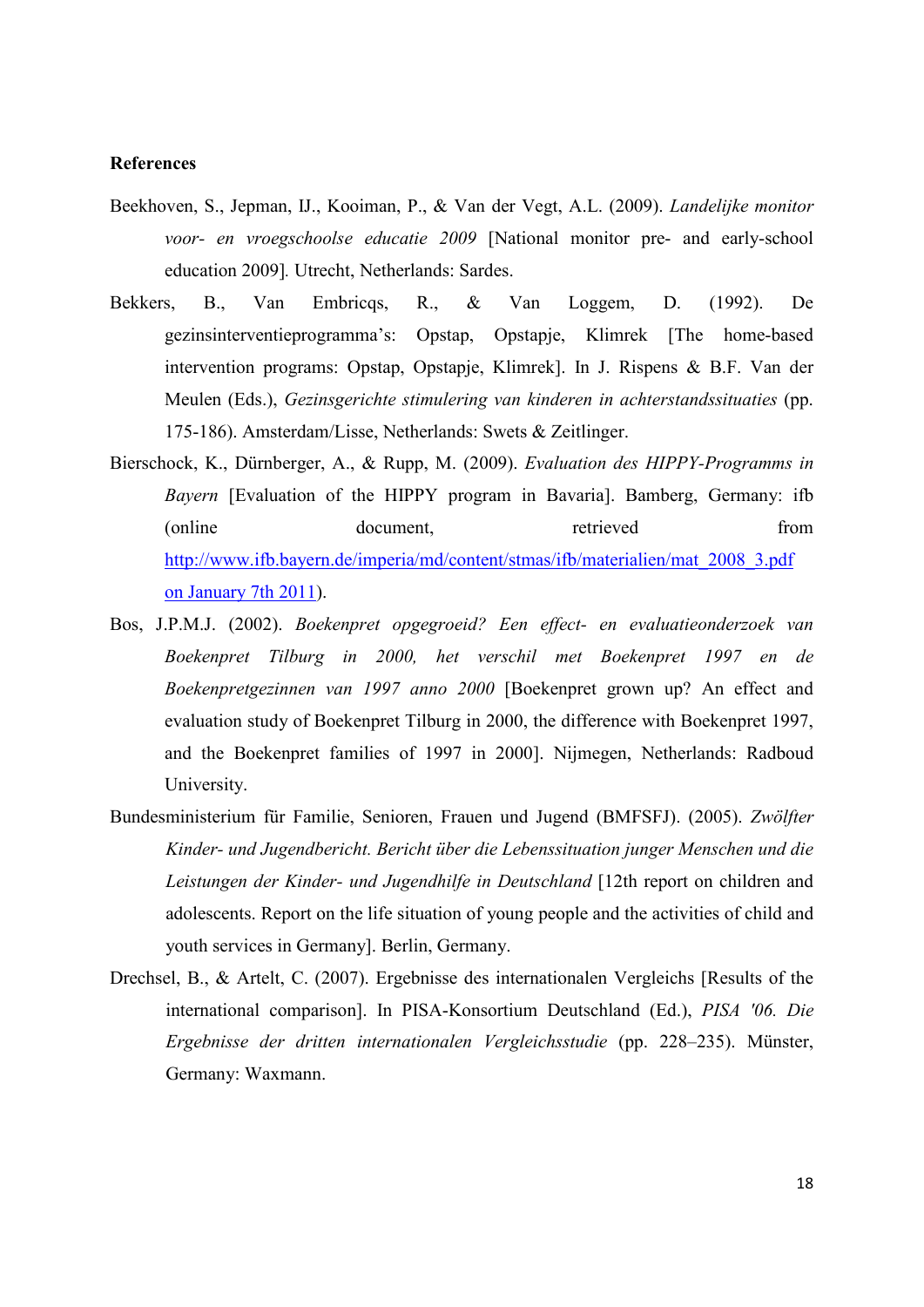- Eldering, L., & Vedder, P. (1992). *Opstap: Een opstap naar meer schoolsucces voor allochtone kinderen?* [Opstap: A step-up to more school success for ethnic minority children?]. Lisse, Netherlands: Swets & Zeitlinger.
- Eldering, L., & Vedder, P. (1999). The Dutch experience with the Home Intervention Program for Preschool Youngsters (HIPPY). In L. Eldering & P.P.M. Leseman (Eds.), *Effective early education: Cross-cultural perspectives* (pp. 259-285). New York: Falmer Press.
- Elfert, M., & Rabkin, G. (2007). Das Hamburger Pilotprojekt Familiy Literacy (FLY) [The Hamburg Family Literacy pilot project (FLY)]. In M. Elfert & G. Rabkin (Eds.), *Gemeinsam in der Sprache baden: Family Literacy* (pp. 32*–*57). Stuttgart, Germany: Klett.
- Emmelot, Y., Van Schooten, E., Timman, Y., Verhallen, M., & Verhallen, S. (2001). *Nieuwe kansen voor taalonderwijs aan anderstaligen* [New chances for language education for multilinguals]*.* The Hague, Netherlands: Wetenschappelijke Raad voor het Regeringsbeleid.
- Fthenakis, W. E. (2007). Pädagogik der frühen Kindheit. [Early childhood education]. In Beauftragte der Bundesregierung für Migration, Flüchtlinge und Integration (Ed.), *Gleiche Chancen für alle – Möglichkeiten und Perspektiven der Sprachförderung in Kindergarten und Grundschule*. Berlin, Germany.
- Heckman, J. (2008). *Schools, skills, and synapses*. Discussion Paper No. 3515. Forschungsinstitut zur Zukunft der Arbeit. (online document, retrieved from http://ftp.iza.org/dp3515.pdf on December 14th 2010).
- Hurrelmann, B. (2004). Informelle Sozialisationsinstanz Familie [Informal agent of socialization: the family]. In N. Groeben & B. Hurrelmann (Eds.), *Lesesozialisation in der Mediengesellschaft: Ein Forschungsüberblick* (pp. 169*–*201). Weinheim, Germany: Juventa.
- Ince, D. (2006). *Databank effectieve jeugdinterventies: Beschrijving "Boekenpret"* [Database effective youth interventions: Description "Boekenpret"]. Utrecht, Netherlands: NIZW (online document, retrieved from<http://www.jeugdinterventies.nl/> on November 14th 2010).
- Ince, D. (2007a). *Databank effectieve jeugdinterventies: Beschrijving "Instapje"* [Database effective youth interventions: Description "Instapje"]. Utrecht, Netherlands: NIZW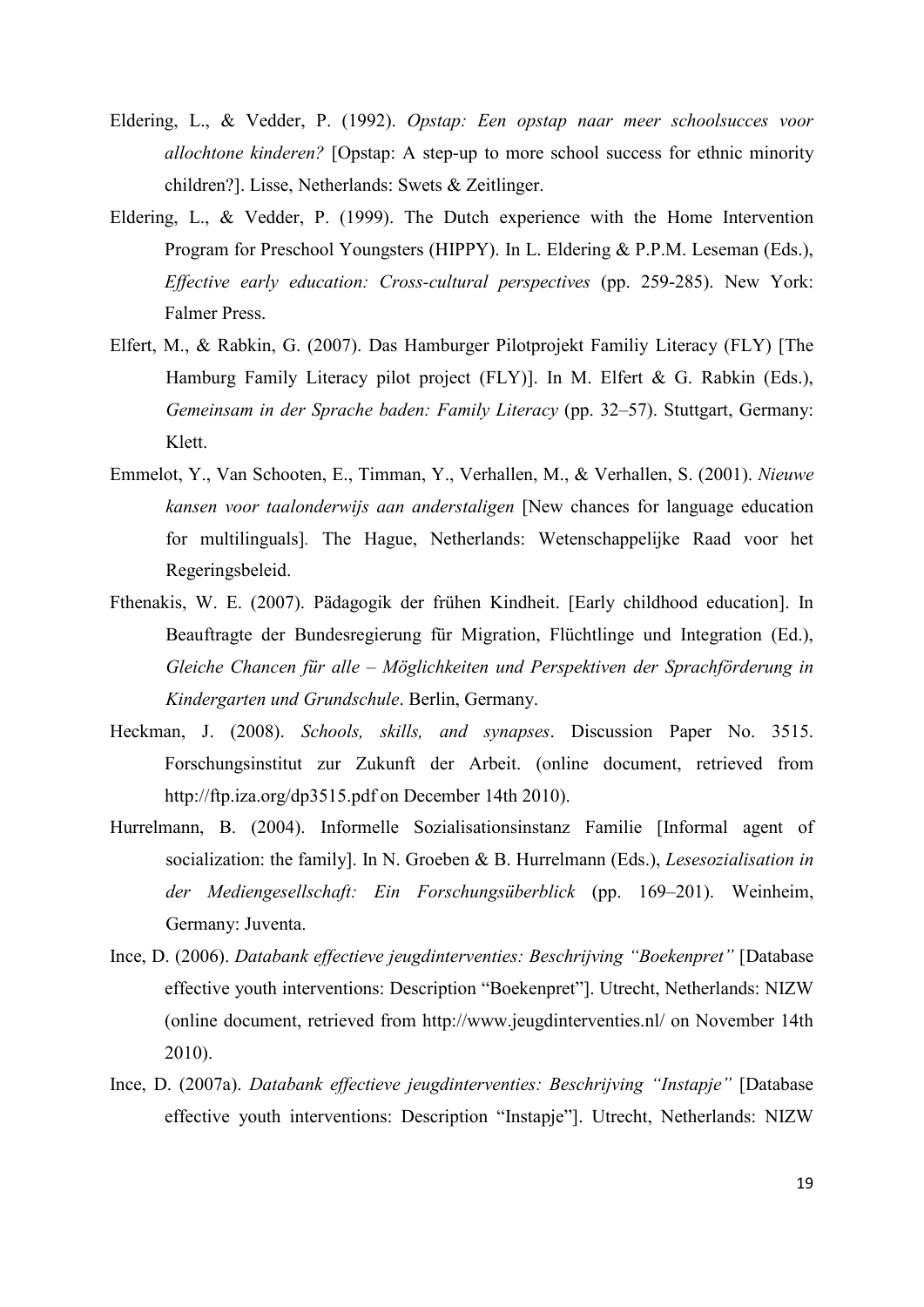(online document, retrieved from<http://www.jeugdinterventies.nl/> on December 20th 2010).

- Ince, D. (2007b). *Databank effectieve jeugdinterventies: Beschrijving "Opstapje"* [Database effective youth interventions: Description "Opstapje"]. Utrecht, Netherlands: NIZW (online document, retrieved from<http://www.jeugdinterventies.nl/> on December 22nd 2010).
- Ince, D. (2009). *Databank effectieve jeugdinterventies: Beschrijving "Overstap"* [Database effective youth interventions: Description "Overstap"]. Utrecht, Netherlands: NIZW (online document, retrieved from<http://www.jeugdinterventies.nl/> on December 22nd 2010).
- Jurczyk, K., Sann, A., & Thrum, K. (Eds.). (2005). *Opstapje – Schritt für Schritt. Abschlussbericht* [Ostapje - Step by Stepp. Final report]. Bremen, Germany: Opstapje Deutschland e.V.
- Kalthoff, H. (2009). *VVE thuis: Handleiding voor begeleiders* [ECE at home: Staff manual]*.* Utrecht, Netherlands: NJI.
- Kalthoff, H., & Pennings, T. (2007). *Ontwikkelingsstimulering in multifunctionele voorzieningen* [Stimulating child development in multifunctional settings]. Utrecht, Netherlands: NJI.
- Kleine-Salgar, M., & Wehner, M. (2007). *Modellprojekt Rucksack 1 für Bonn. Abschlussbericht*. [Pilot project Rucksack 1 for Bonn. Final Report] (online document, retrieved from  $\frac{1}{2}$  from  $\frac{1}{2}$  [http://www.verband](http://www.verband-binationaler.de/fileadmin/user_upload/Regionalgruppen/bonn/Rucksackprojekt_Bericht.pdf%20on%20December%207th%202010)[binationaler.de/fileadmin/user\\_upload/Regionalgruppen/bonn/Rucksackprojekt\\_Beric](http://www.verband-binationaler.de/fileadmin/user_upload/Regionalgruppen/bonn/Rucksackprojekt_Bericht.pdf%20on%20December%207th%202010) [ht.pdf on December 7th 2010\)](http://www.verband-binationaler.de/fileadmin/user_upload/Regionalgruppen/bonn/Rucksackprojekt_Bericht.pdf%20on%20December%207th%202010).
- Kniefl, W., & Pettinger, H. (1997). *"Ich könnte alleine für mein Kind nicht so viel machen." Integrationshilfe HIPPY. Ein vorschulisches Förderprogramm für kleine Aussiedler und deren Familien* [, I could not do so much for my child by myself." Assisstance for integration HIPPY. A preschool support program for little resettlers and their families]. München, Germany.
- Koglin, U., Fröhlich, L., Metz, D., & Petermann, F. (2008). Elternbezogene Förderung der phonologischen Bewusstheit im Kindergartenalter [Parent-oriented program for the promotion of phonological awareness in preschool-age children]. *Kindheit und Entwicklung 17*(3), 173*–*181.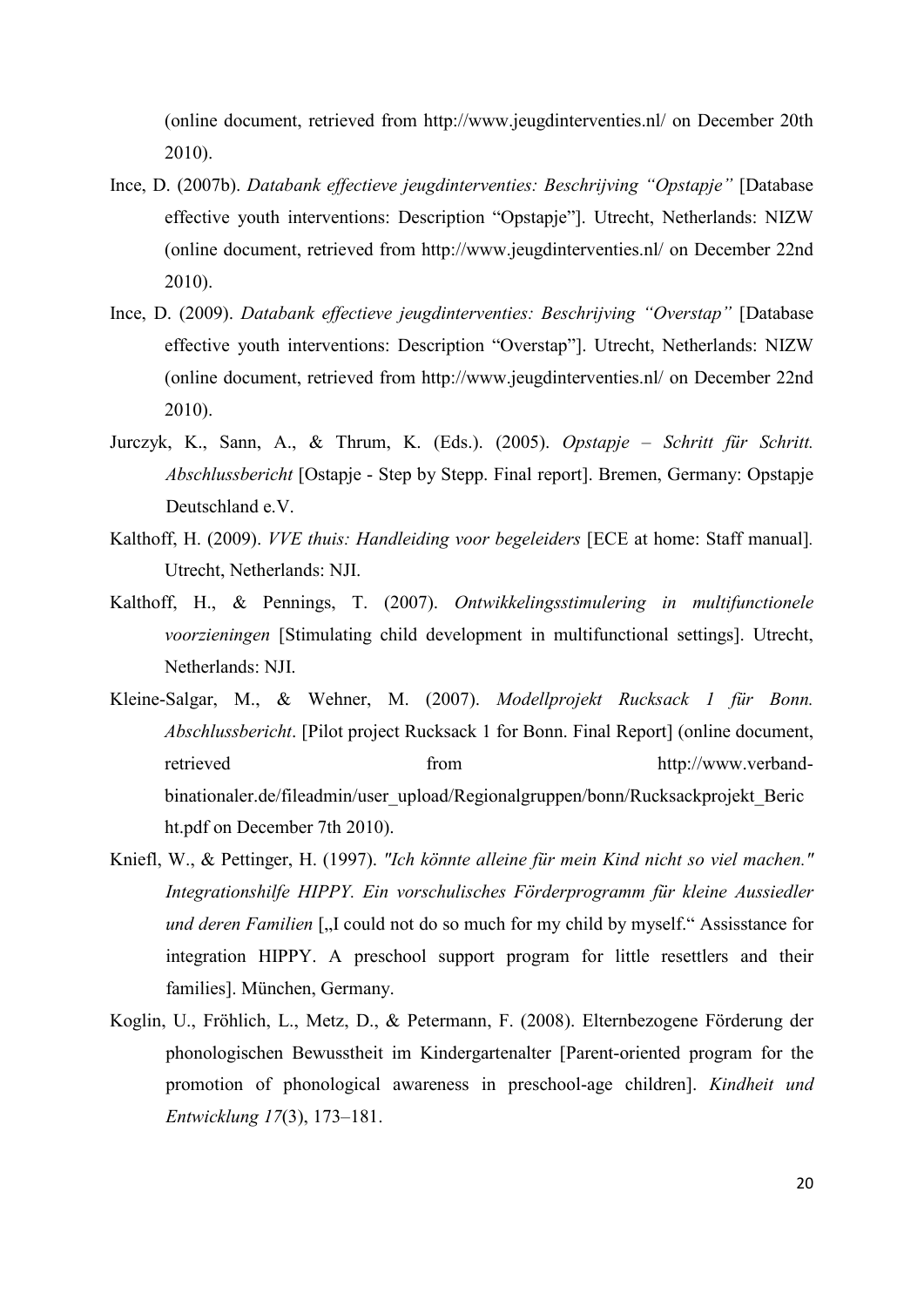- Kohnstamm, G.A., Meesters, G., & Simons, M.A. (1997). *"Je kunt het waarnemen, maar niet meten." Onderzoek naar de effecten van Opstapje op van huisuit Turkse kinderen.*  ["You can observe it, but you cannot measure it. A study into the effects of Opstapje on Turkish-Dutch children.] Leiden, Netherlands: Leiden University (unpublished report).
- Kook, H. (1996). *Overstap: Effecten op mondelinge taalvaardigheid en lezen* [Overstap: Effects on oral language and reading]. Amsterdam/Rijswijk, Netherlands: University of Amsterdam/Ministry of Health, Welfare, and Sports.
- Lombard, A.D. (1994). *Success begins at home: The past, present and future of the Home Instruction Program for Preschool Youngsters* (Second Edition). Guildford, CT: Dushkin Publishing Group Inc.
- May, P. (2007). *Evaluation of a family literacy project in Hamburg*. Paper presented at the 5th QualiFLY Meeting. (online document, retrieved from <http://www.unesco.org/education/uie/QualiFLY/ppt/FLY%20Evaluation.ppt> on December 16th 2010).
- McElvany, N. (2008). *Förderung von Lesekompetenzen im Kontext der Familie* [Promotion of reading competence in the family context]. Münster, Germany: Waxmann.
- McElvany, N., & Artelt, C. (2009). Systematic reading training in the family: Development, implementation, and initial evaluation of the Berlin Parent-Child Reading Program. *Learning and Instruction, 19*, 79*–*95.
- Mullis, I., Martin, M., Kennedy, A., & Foy, P. (2007). *PIRLS 2006 International report IEA's Progress in International Reading Literacy Study in primary schools in 40 countries*. Boston, USA: TIMSS & PIRLS International Study Center.
- Naves, A. & Rummel, B. (2009): *"Rucksack in der Grundschule" koordinierte Sprachförderung und Elternbildung* ["Rucksack in primary school" coordinated language promotion and parent education]. Essen, Germany
- Nickel, S. (2007). Family Literacy in Deutschland [Familiy literacy in Germany]. In M. Elfert & G. Rabkin (Eds.), *Gemeinsam in der Sprache baden: Family Literacy. Internationale Konzepte zur familienorientierten Schriftsprachförderung* (pp. 65*–*84). Stuttgart, Germany: Klett.
- Osinga, A., & Lub, I. (1997). *Interactief voorlezen: Effecten van het leesbevorderingsproject Boekenpret op het voorleesgedrag van ouders* [Interactive shared reading: Effects of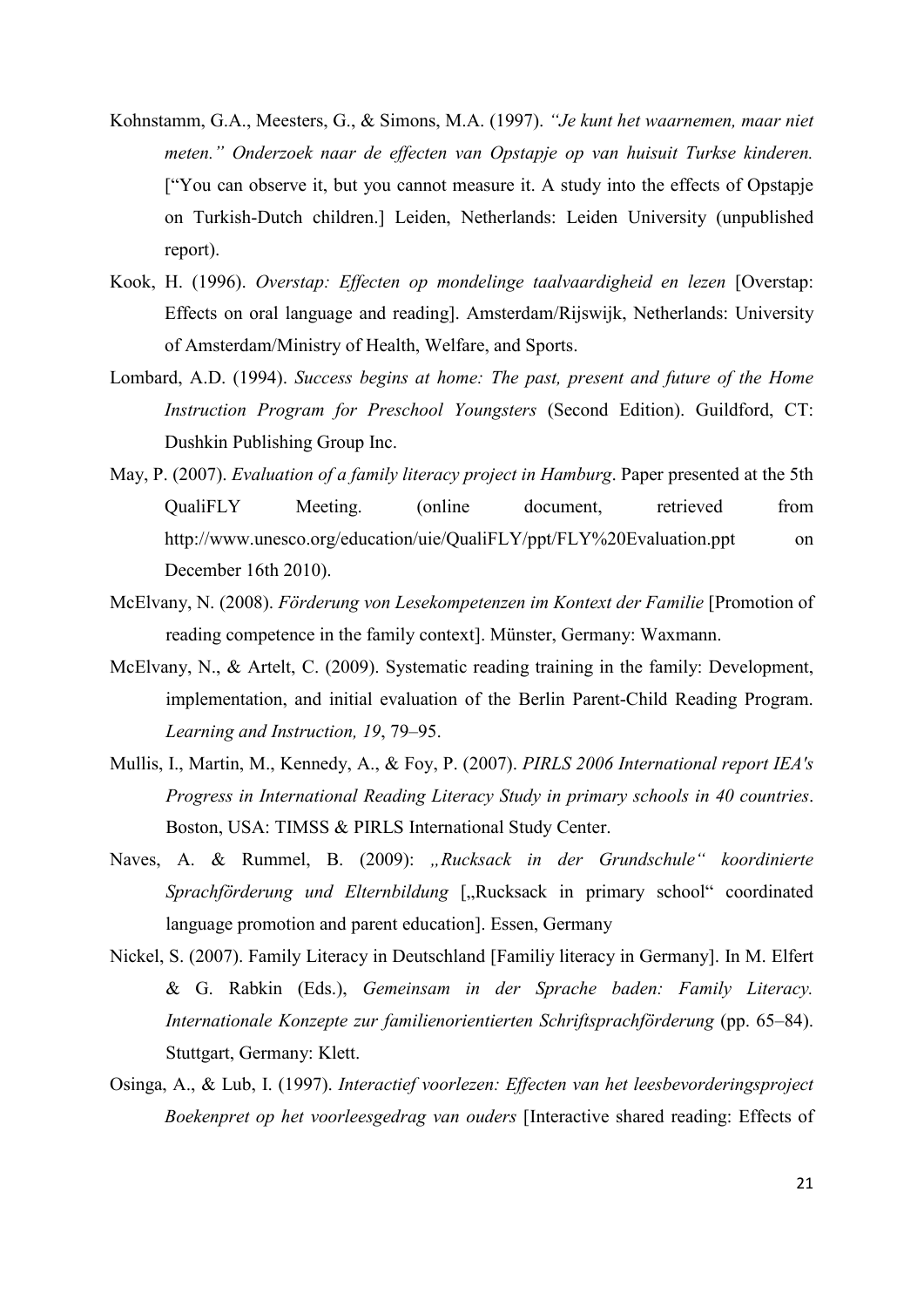the reading promotion project Boekenpret on parents' behavior during shared reading]. Groningen, Netherlands: Rijksuniversiteit Groningen.

- Riksen-Walraven, J.M.A. (Ed.) (1994). *Instapje: Ontwikkeling en evaluatie van een thuisstimuleringsprogramma voor Surinaamse opvoeders met een kind van één jaar* [Instapje: Development and evaluation of a home stimulation program for Surinamese parents with a one-year-old child]. Rijswijk, Netherlands: Ministry of Welfare, Health, and Culture.
- Riksen-Walraven, J.M.A., & Meij, H. (1994). Achtergrond en theoretische fundering van Instapje [Background and theoretical foundation of Instapje]. In J.M.A. Riksen-Walraven (Ed.), *Instapje: Ontwikkeling en evaluatie van een thuisstimuleringsprogramma voor Surinaamse opvoeders met een kind van één jaar* (pp. 13-34). Rijswijk, Netherlands: Ministry of Welfare, Health, and Culture.
- Riksen-Walraven, J.M.A., Meij, J.Th., Hubbard, F.O., & Zevalvink, J. (1996). Intervention in lower-class Surinamese-Dutch families: Effects on mothers and infants. *International Journal of Behavioral Development, 19,* 739-756.
- Rückert, E., Plattner, A., & Schulte-Körne, G. (2010). Wirksamkeit eines Elterntrainings zur Prävention von Lese-Rechtschreibschwierigkeiten. Eine Pilotstudie [Prevention of dyslexia - Effects of a home-based training to promote early literacy. A pilot study]. *Zeitschrift für Kinder- und Jugendpsychatrie und Psychotherapie, 38*(3), 169*–*179.
- Şanli, M. (2005). Frühstart Deutsch und interkulturelle Erziehung im Kindergarten [Frühstart – German language and intercultural education in kindergarten]. In Regiestelle E&C der Stiftung SPI (Ed.), *Fachforum Orte der Bildung im Stadtteil. Dokumentation der Veranstaltung am 16./17. Juni 2005 in Berlin.* (pp. 91–94). Berlin, Germany.
- Sann, A., & Thrum, K. (2005). *Opstapje – Schritt für Schritt. Ein präventives Spiel- und Lernprogramm für Kleinkinder aus sozial benachteiligten Familien und ihre Eltern. Praxisleitfaden* [Ostapje – Step by Step. A preventive play and lear program for socially disadvantaged children and their parents. A practical guide]. München, Germany: Deutsches Jugendinstitut e.V.
- Schneider, W., Küspert, P., Roth, E., & Visé, M. (1998). Short- and long-term effects of training phonological awareness in kindergarten: evidence from two German studies. *Experimental Child Psychology*, 66, 311-340.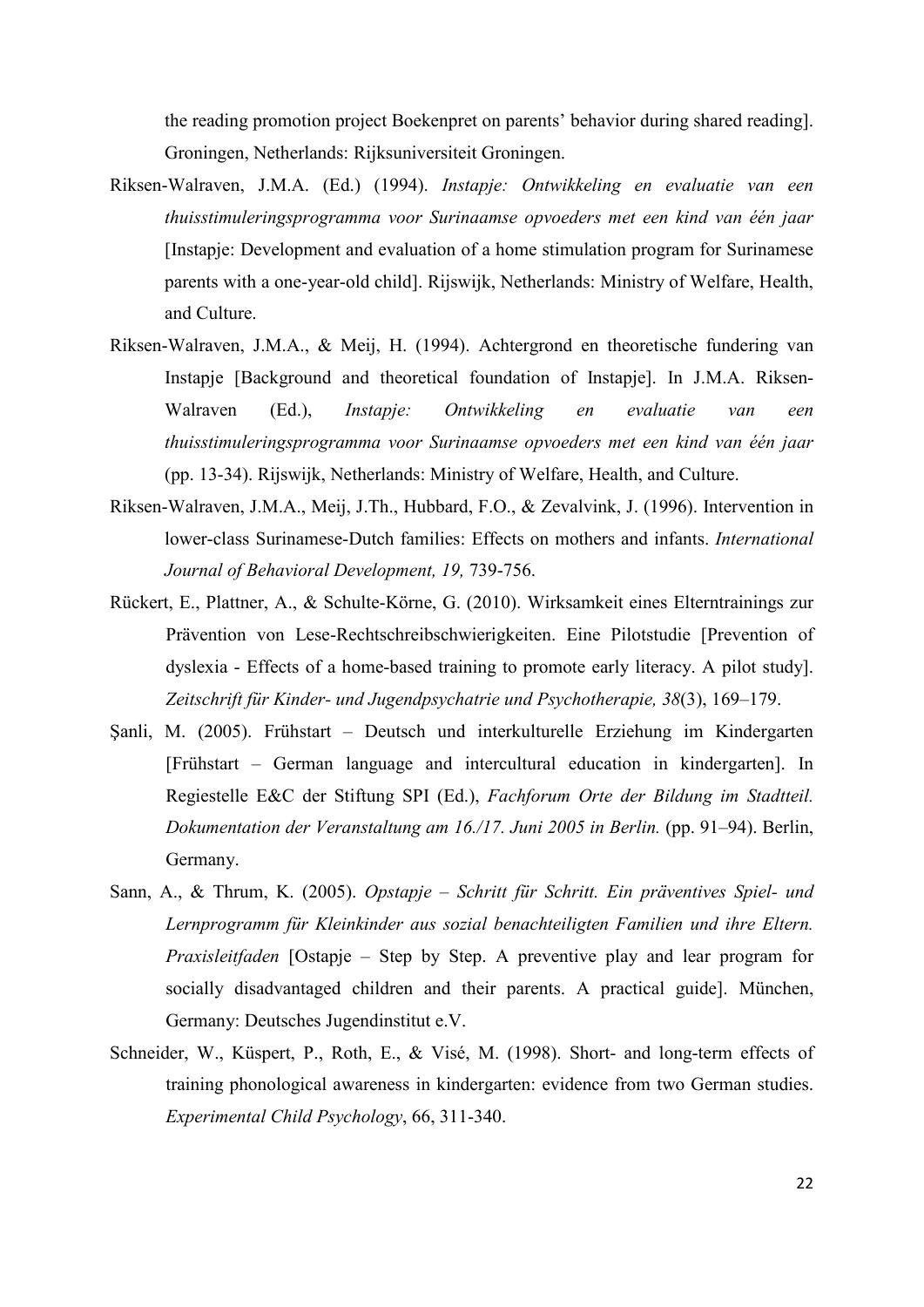- Schonewille, B., Kloprogge, J., & Van der Leij, A. (2000). *Kaleidoscoop en Piramide: Samenvattend evaluatierapport* [Kaleidoscoop and Piramide: Summary of the evaluation]. Utrecht, Netherlands: Sardes.
- Smit, F., Driessen, G., Van Kuijk, J., & De Wit, C. (2008). *VVE en ouders: Ouderbetrokkenheid- en participatie in de Voor- en Vroegschoolse Educatie* [ECE and parents: Parent involvement in Early Childhood Education]. Nijmegen, Netherlands: ITS/Radboud University Nijmegen.
- Statistics Netherlands. (2010). *Population*. (online document, retrieved from http://statline.cbs.nl/StatWeb/publication/?VW=T&DM=SLEN&PA=37325ENG&D1 =a&D2=0&D3=0&D4=0&D5=0-2&D6=12&HD=101129-

1645&LA=EN&HDR=G2,G3,G4,T&STB=G1,G5 on November 30th 2010).

- Statistisches Bundesamt Deutschland. (2010). *Migration und Integration* [Migration and integration]. (online document, retrieved from [http://www.destatis.de/jetspeed/portal/cms/Sites/destatis/Internet/DE/Navigation/Statis](http://www.destatis.de/jetspeed/portal/cms/Sites/destatis/Internet/DE/Navigation/Statistiken/Bevoelkerung/MigrationIntegration/MigrationIntegration.psml) [tiken/Bevoelkerung/MigrationIntegration/MigrationIntegration.psml](http://www.destatis.de/jetspeed/portal/cms/Sites/destatis/Internet/DE/Navigation/Statistiken/Bevoelkerung/MigrationIntegration/MigrationIntegration.psml) on November 30th 2010).
- Stubbe, T., Buddeberg, I., Hornberg, S., & McElvany, N. (2007). Lesesozialisation im Elternhaus im internationalen Vergleich [Reading socialization in the family in an international comparison]. In W. Bos, S. Hornberg, K. Arnold, G. Faust, L. Fried, E. Lankes, K. Schwippert & R. Valtin (Eds.), *IGLU 2006. Lesekompetenzen von Grundschulkindern in Deutschland im internationalen Vergleich* (pp. 299*–*327). Münster, Germany: Waxmann.
- Tellegen, P.J., Winkel, M., Wijnberg-Williams, B., & Laros, J.A. (1998). *Handleiding en verantwoording van de SON-R 2.5-7* [Manual and rationale of the SON-R 2.5-7]*.* Lisse: Swets & Zeitlinger.
- Textor, M. R. (2007). *Erfolgreiche Familienbildung – nur in Kooperation mit anderen! Referat zum 25jährigen Jubiläum der Lotte-Lemke-Familienbildungsstätte der Arbeiterwohlfahrt Kreisverband Wesel e.V. [Successful family education – only in cooperation with others! Paper presented at the 25th jubilee of the Lotte-Lemke Familienbildungsstätte of the Arbeiterwohlfahrt Kreisverband Wesel e.V.]* (online document. The retrieved from http://www.awo-kvwesel.de/wDeutsch/media/pdf/FBS\_Jubilaeum2007\_Referat\_Textor.pdf on July 14th 2009).